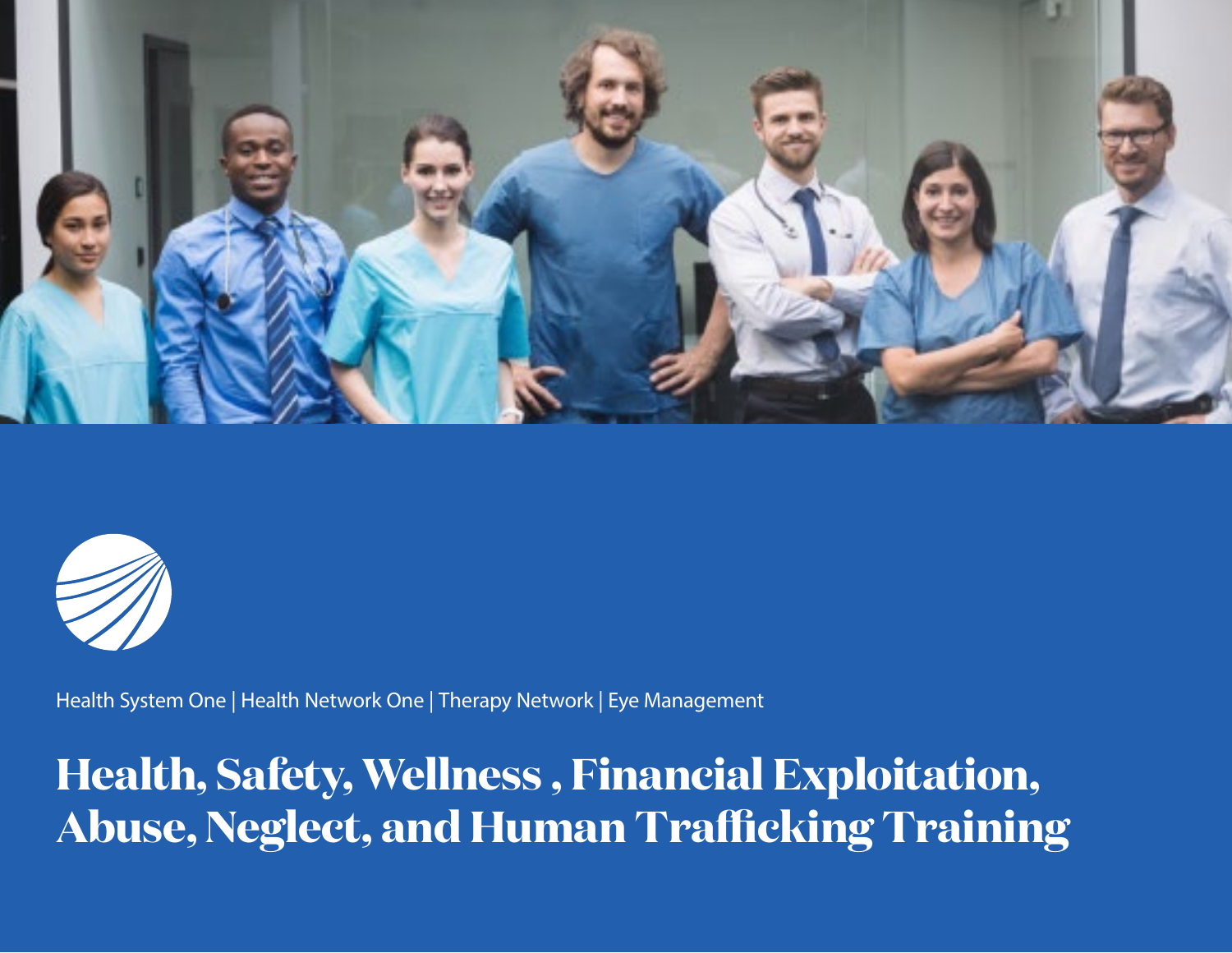## **What is Financial Exploitation?**

The fraudulent or otherwise illegal, unauthorized, or improper act , that uses the resources of an elder for monetary or personal benefit, profit, or gain, or that results in depriving an elder the rightful access to, or use of, benefits, resources, belongings, or assets.

https://elder.findlaw.com/elder-abuse/elder-financial-abuse-and-exploitation.html

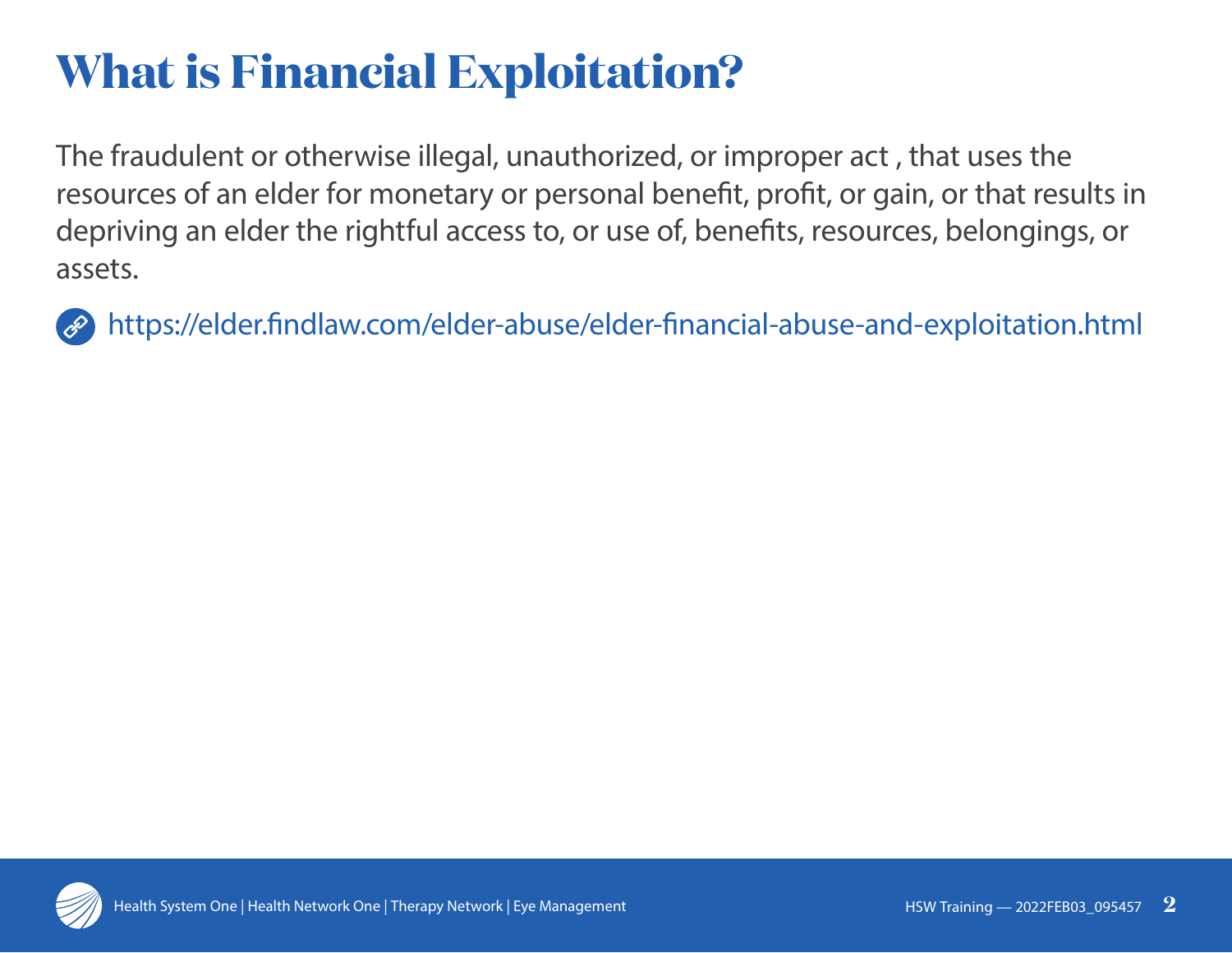## **What is Abuse?**

- Non-accidental infliction of physical and/or emotional harm.
- Sexual abuse upon a disabled adult or an elderly person by a relative, caregiver, household member or any other person.
- Active encouragement of any person by a relative, caregiver or household member to commit an act that inflicts or could reasonably be expected to result in physical or psychological/emotional injury to a disabled adult or an elderly person.

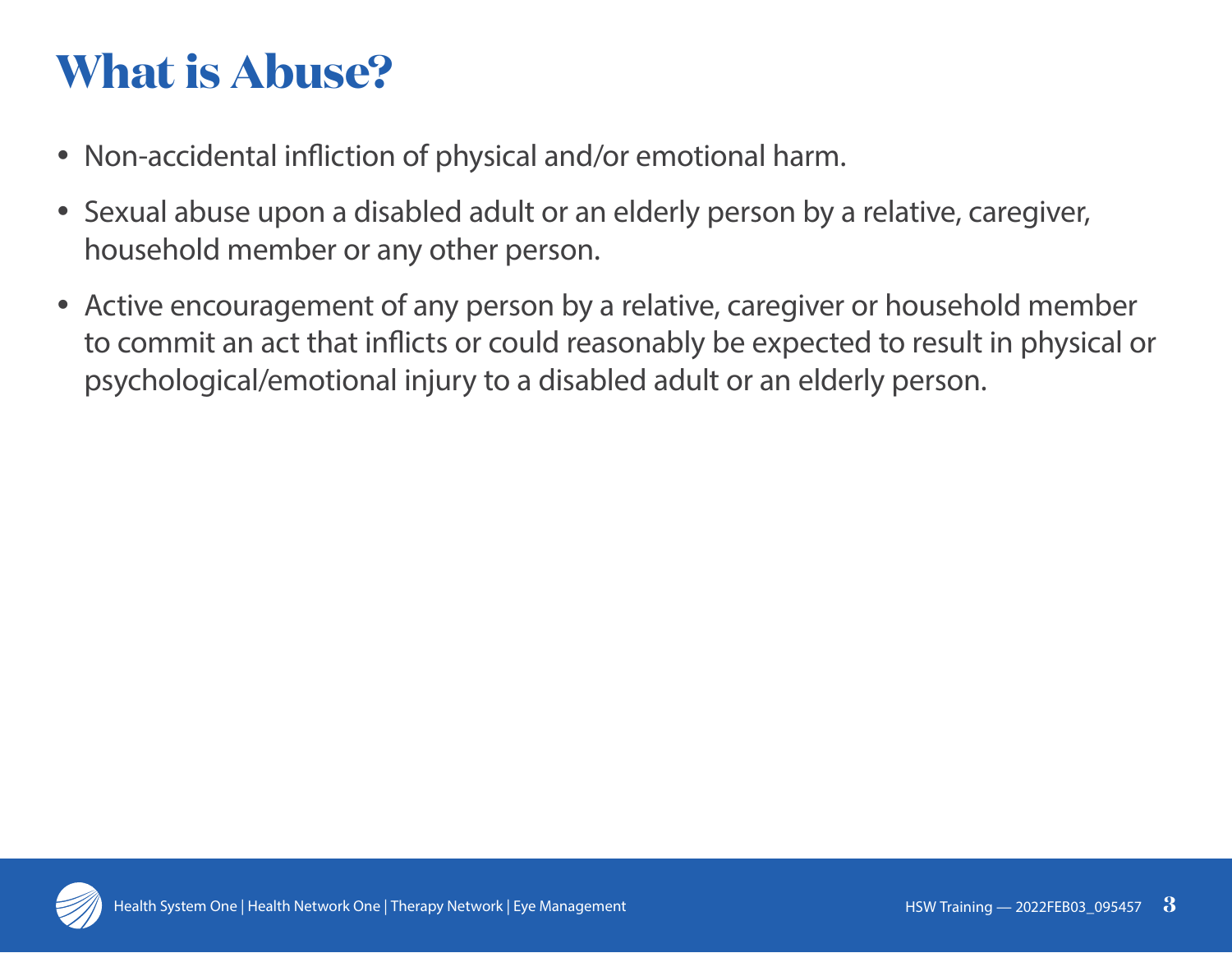## **Physical Abuse**

### **Physical abuse**

• Infliction of physical pain or injury to an older person.

#### **Physical abuse of patient**

• Non-accidental use of force that results in bodily injury, pain or impairment, including, but not limited to, being slapped, burned, cut, bruised or improperly physically restrained.

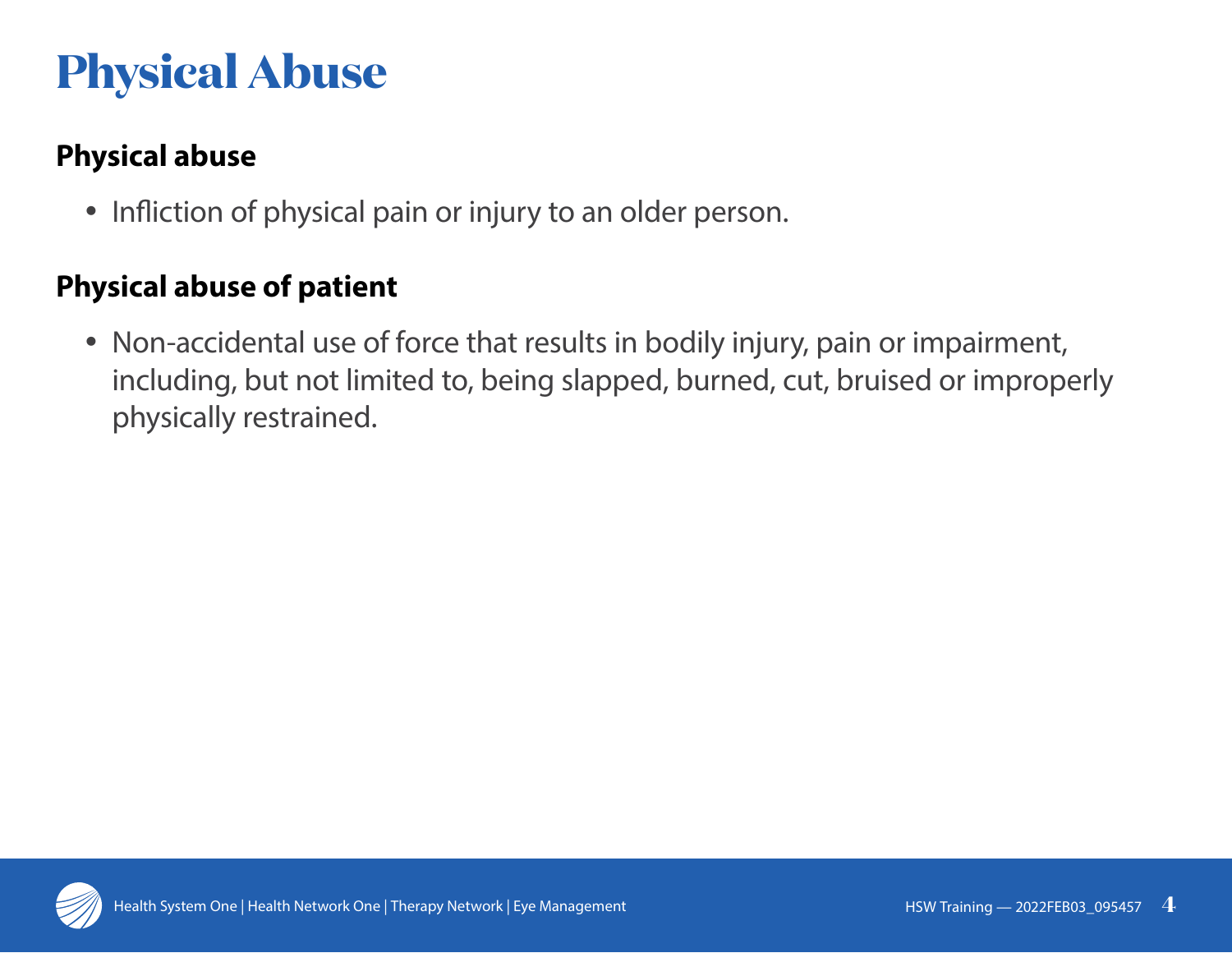# **Signs and Symptoms of Physical Abuse**

- Sprains, dislocations, fractures or broken bones.
- Bruises, welts or discolorations
- Burns from cigarettes, appliances or hot water.
- Abrasions on arms, legs or torso that resemble rope or strap marks.
- Cuts, lacerations or puncture wounds.
- Fractures of long bones and ribs.
- Internal injuries evidenced by pain, difficulty with normal functioning of organs and bleeding from body orifices.

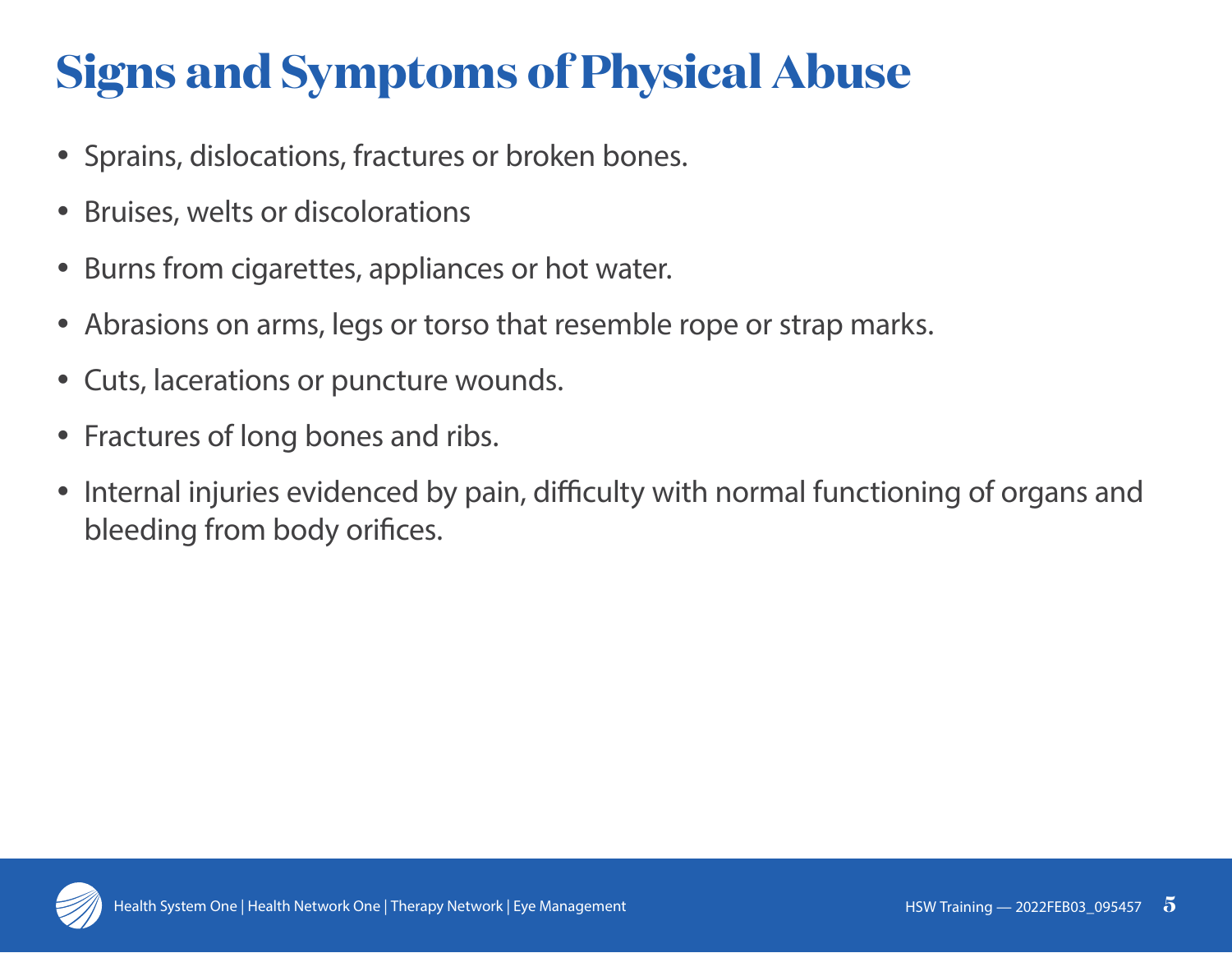# **Signs and Symptoms of Physical Abuse (cont.)**

- A history of similar injuries and/or numerous or suspicious hospitalizations.
- Injuries healing through secondary intention indicating that the member did not receive appropriate treatment
- A history of member being brought to different medical facilities for treatment to prevent medical practitioners from observing patterns.
- Delays between the onset of injury and seeking of medical care.
- Signs of confinement (e.g., member is locked in his or her room).

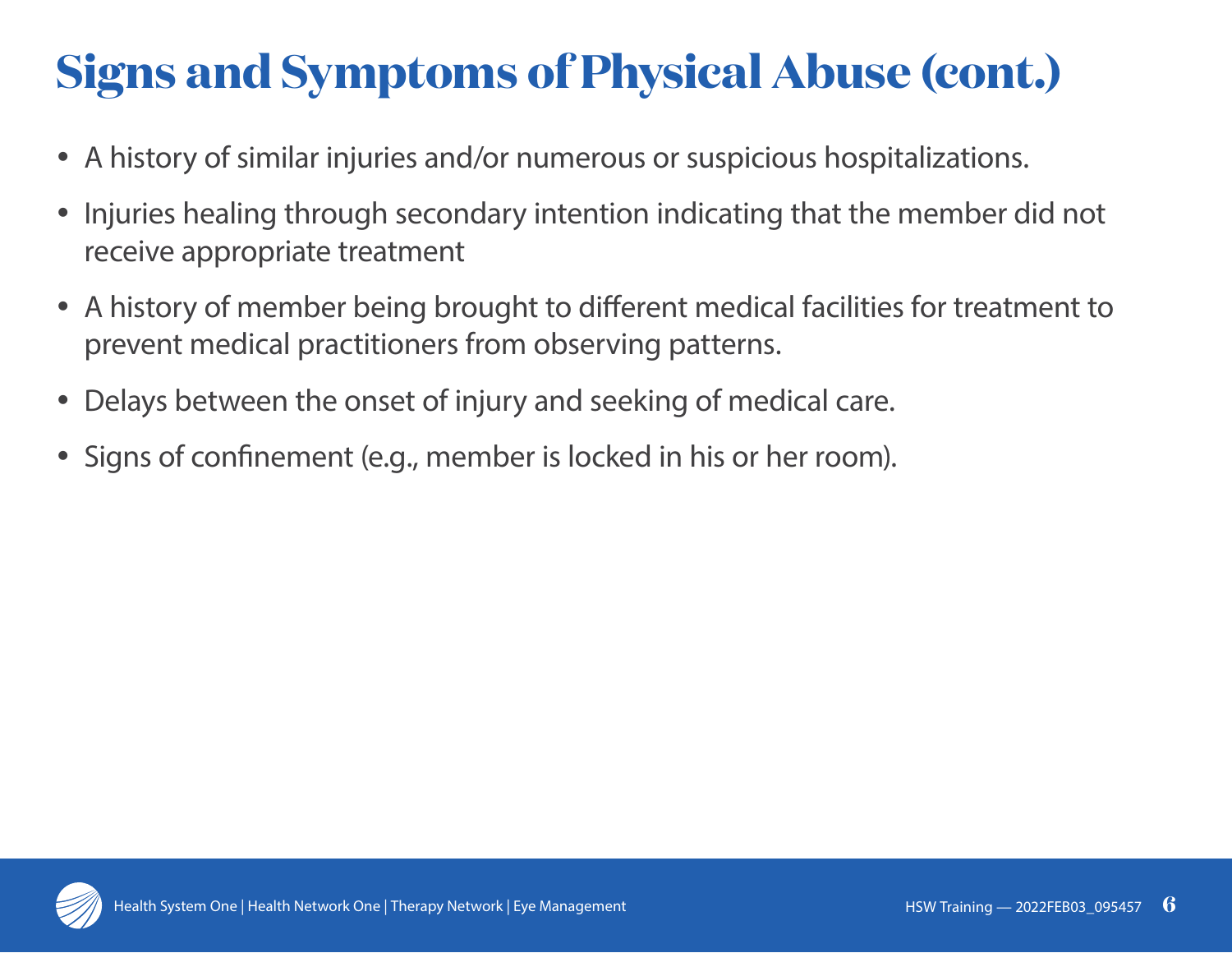### **Sexual Abuse**

- Includes unwanted touching, fondling, sexual threats, sexually inappropriate remarks or other sexual activity with an adult with disabilities.
- Touching, fondling, sexual threats, sexually inappropriate remarks or other sexual activity with an older person when the older person is unable to understand, unwilling to consent, threatened or physically forced to engage in sexual activity.

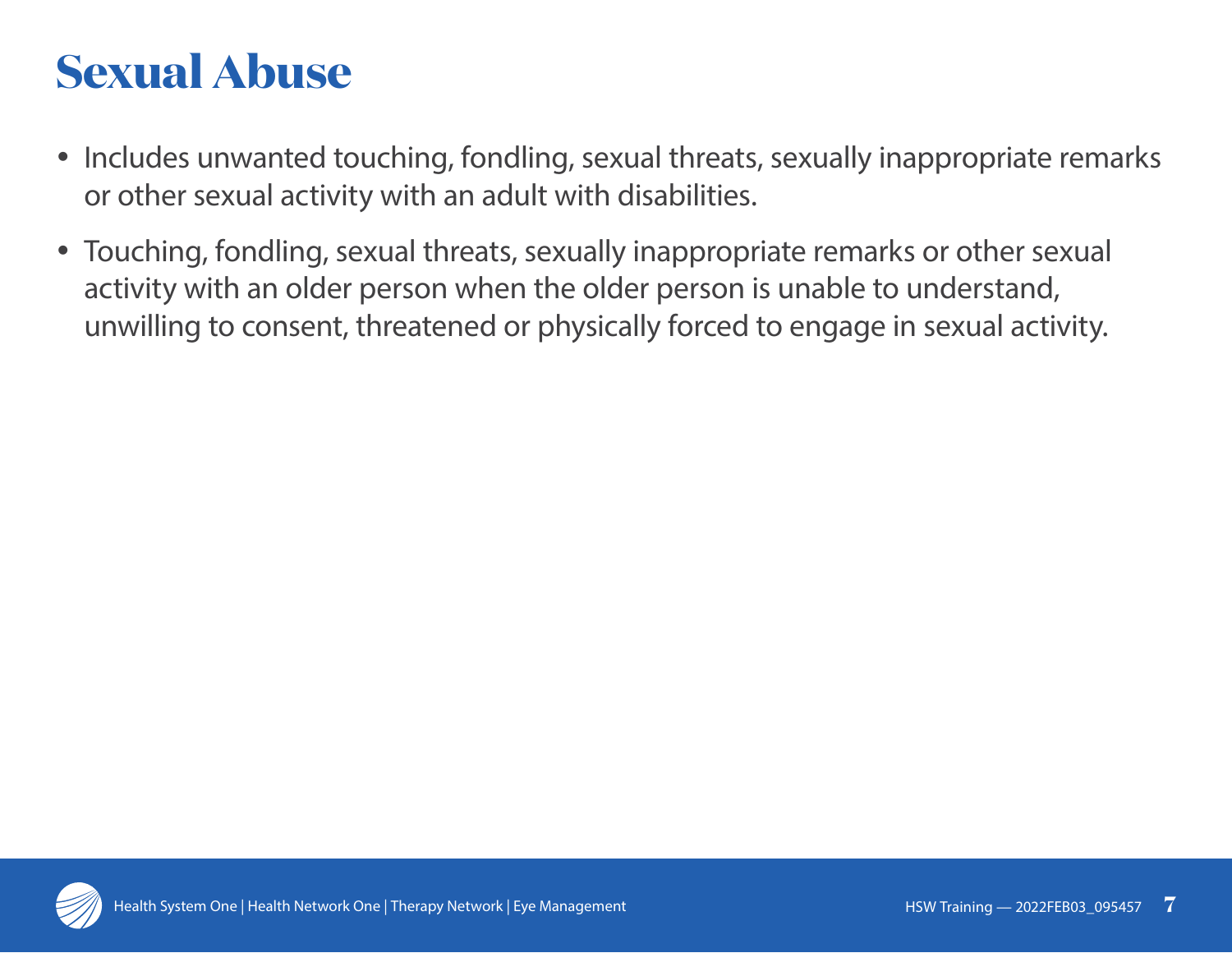# **Signs and Symptoms of Sexual Abuse**

- Bruises on external genitalia, inner thighs, abdomen or pelvis.
- Difficulty walking or sitting not explained by other physical conditions.
- Stained or bloody underclothing.
- Sexually transmitted diseases.
- Urinary tract infections.
- Inappropriate sex role relationships between victims and suspects.
- Inappropriate, unusual or aggressive sexual behavior.
- Signs of psychological trauma, including excessive sleep, depression or fearfulness.

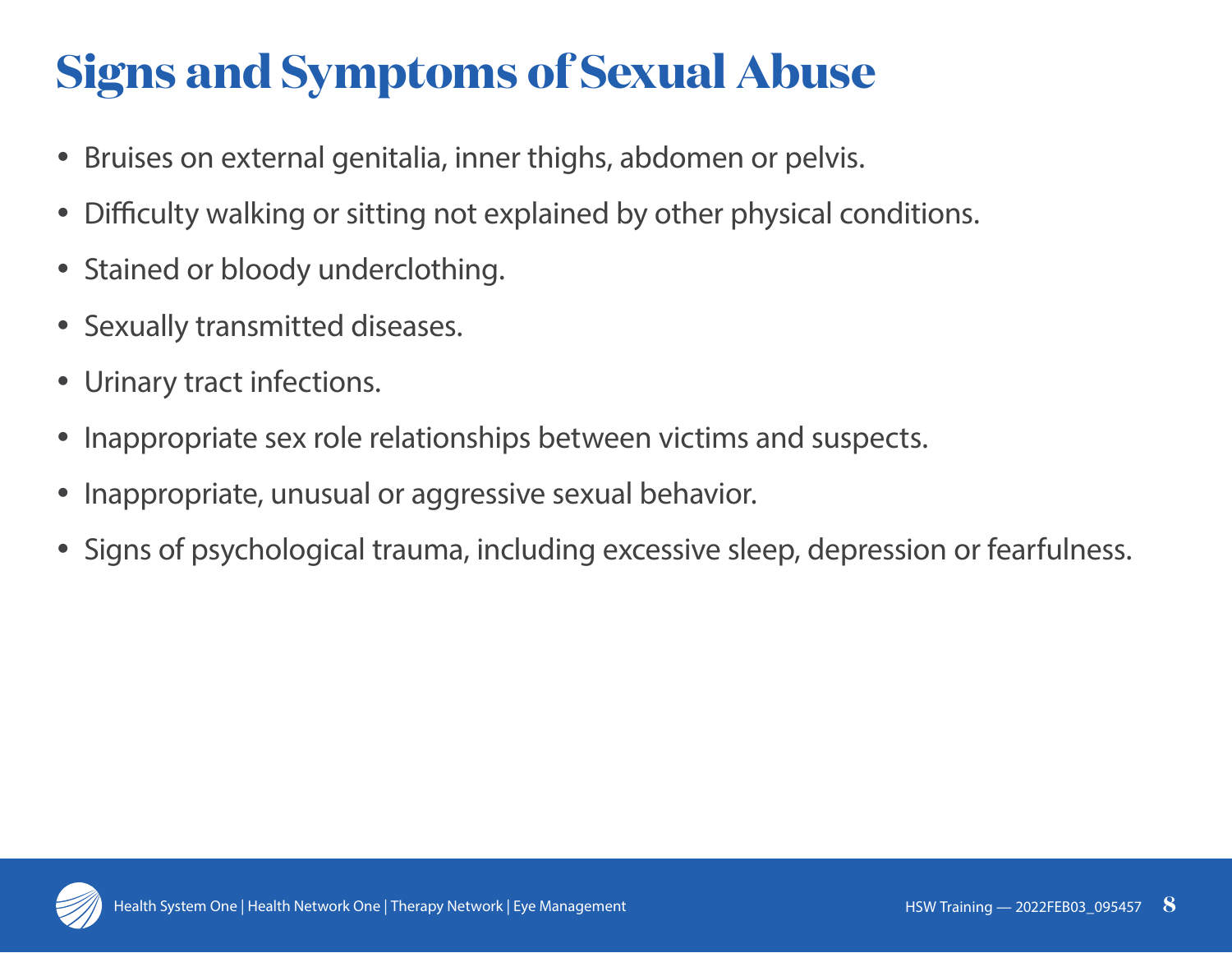## **Verbal or Emotional Abuse**

### **Verbal abuse**

• Includes, but is not limited to, name calling, intimidation, yelling and swearing. May also include ridicule, coercion and threats.

#### **Emotional abuse**

• Verbal assaults, threats of maltreatment, harassment or intimidation intended to coerce the older person to engage in conduct that he or she wishes and has a right to abstain from, or to refrain from conduct the older person wants to do and has a right to do.

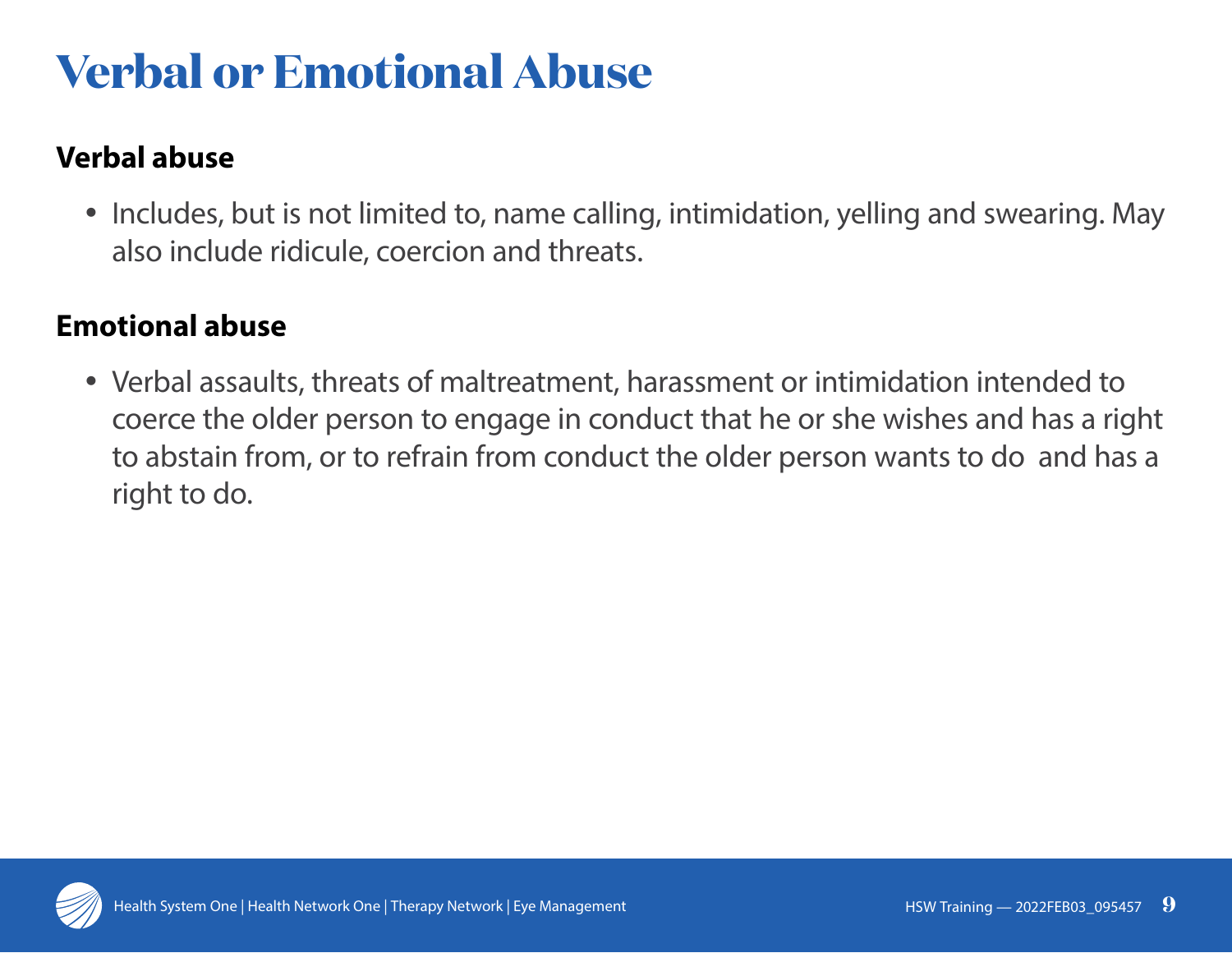# **Psychological Abuse**

- Berating, ignoring, ridiculing or cursing.
- Threats of punishment or deprivation.
- Significant weight loss or gain that cannot be attributed to other causes.
- Stress-related conditions including elevated blood pressure.
- Isolation by perpetrator:
	- Emotionally isolated.
	- Not speaking or engaging the member.
	- Lack of touch or other method of comfort.
- Depression, confusion, withdrawn, emotionally upset or nonresponsive.
- Cowers in the presence of the suspected abuser.

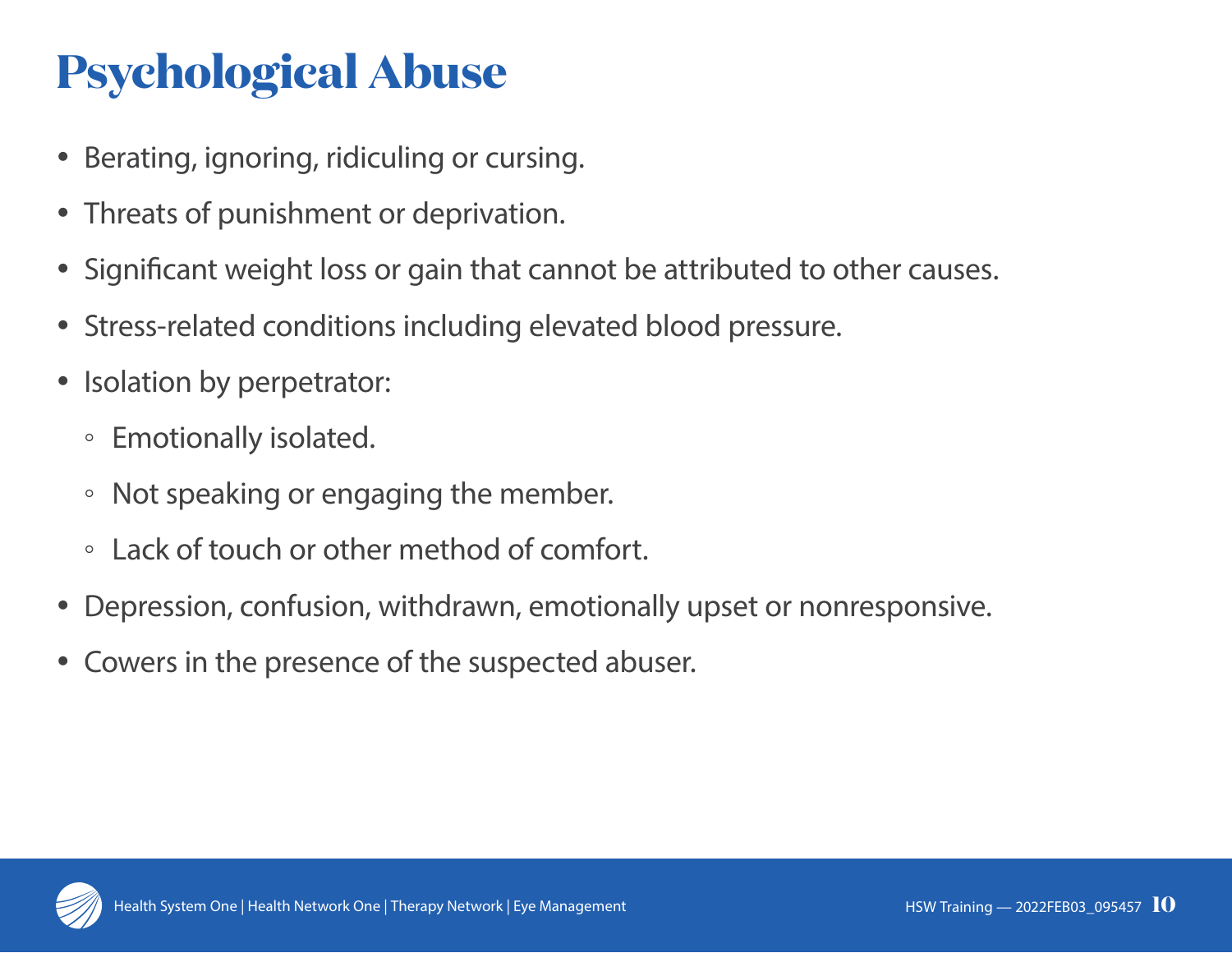### **Neglect**

- **Neglect** Repeated conduct or a single incident of carelessness that results or could reasonably be expected to result in serious physical or psychological/emotional injury or substantial risk of death.
- **Neglect of customer** The failure of another individual to provide an adult with disabilities with, or the willful withholding from an adult with disabilities of the necessities of life including, but not limited to, food, clothing, shelter or medical care.
- **Self-neglect** Individual neglects to attend to his/her own basic needs, such as personal hygiene, appropriate clothing, feeding or tending appropriately to medical conditions.
- Passive neglect A caregiver's failure to provide an eligible adult with the necessities of life including, but not limited to, food, clothing, shelter or medical care. This definition does not create a new affirmative duty to provide support to eligible adults; nor shall it be construed to mean that an eligible adult is a victim of neglect because of health care services provided or not provided by licensed health care professionals.

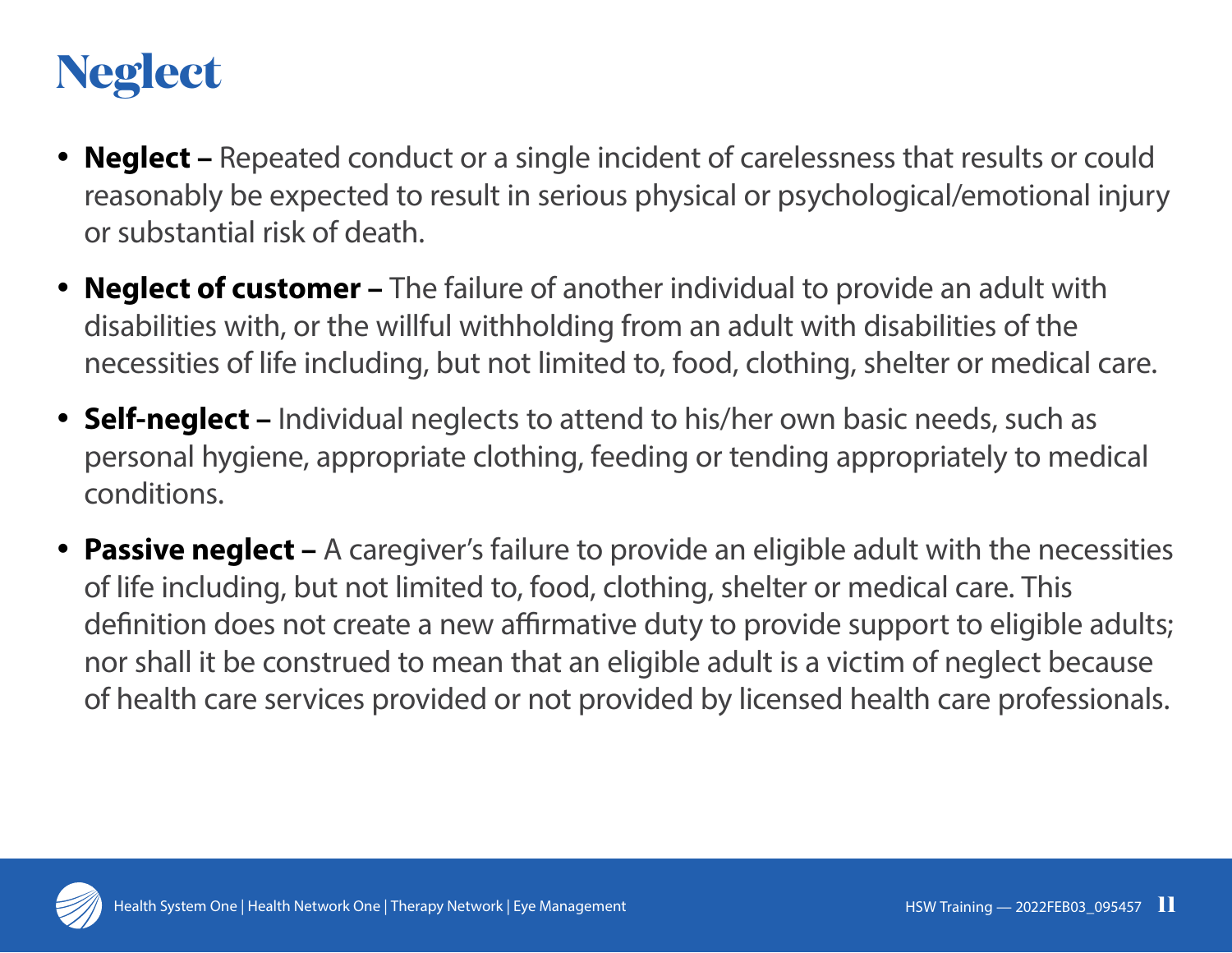# **Signs and Symptoms of Neglect**

- Weight loss that cannot be explained by other causes.
- Lack of toileting that causes incontinence.
- Member sits in own urine and feces.
- Increased falls and agitation.
- Indignity and skin breakdown.
- Uncommon pressure ulcers.
- Evidence of inadequate or inappropriate use of medication.
- Personal hygiene is neglected; emotionally withdrawn.
- Lack of assistance with eating, drinking, walking, bathing and participating in activities.
- Little or no response to requests for personal assistance.

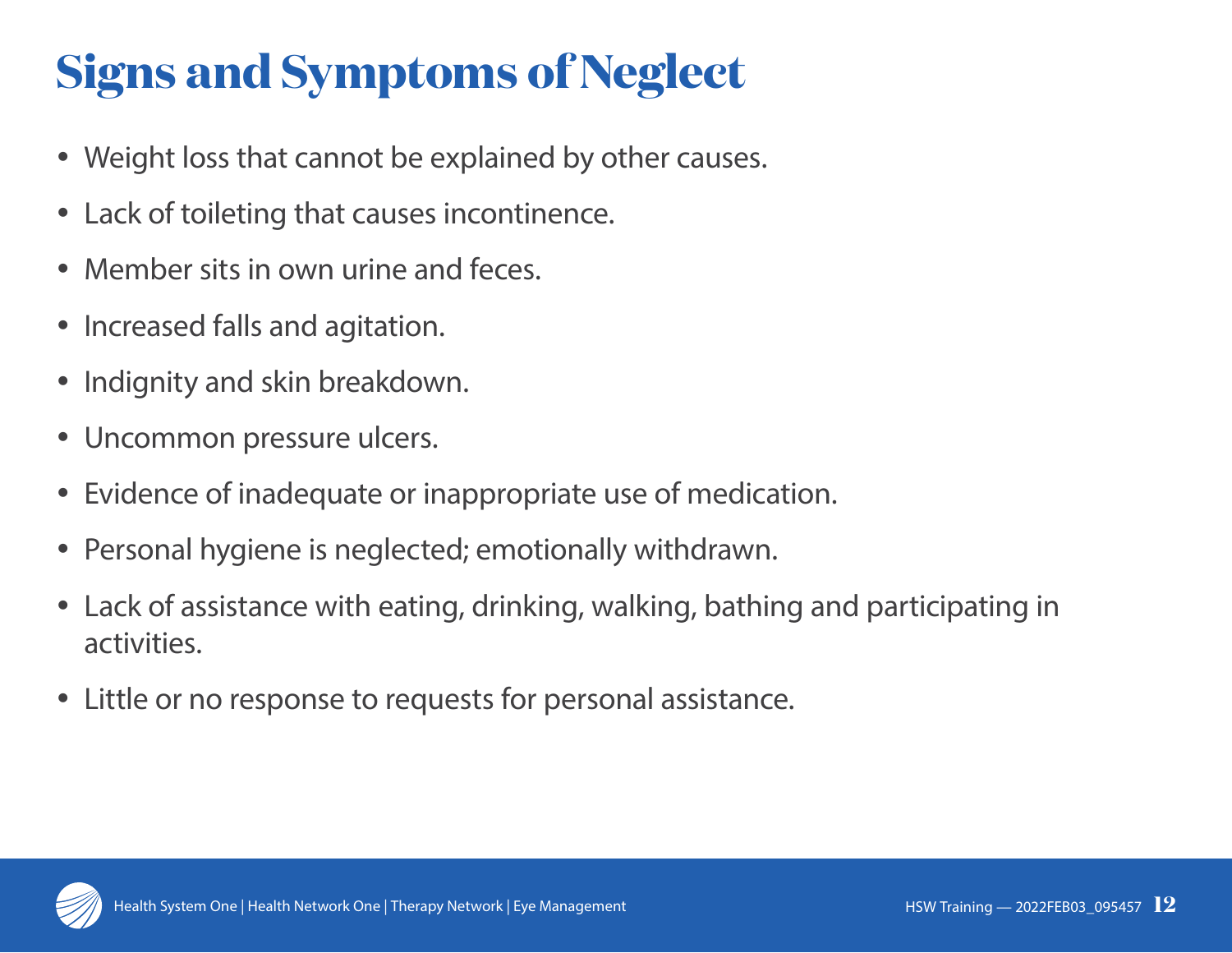## **Exploitation**

Exploitation is the act of a person who stands in a position of trust and confidence with a disabled adult or an elderly person and knowingly by deception, intimidation or force:

- Obtains control over the person's funds, assets or property.
- Deprives the person of the use, benefit or possession of funds, assets or property. This intentional action can be temporary or permanent.
- Uses the person's funds, assets or property for the benefit of someone other than the disabled adult or elderly person.

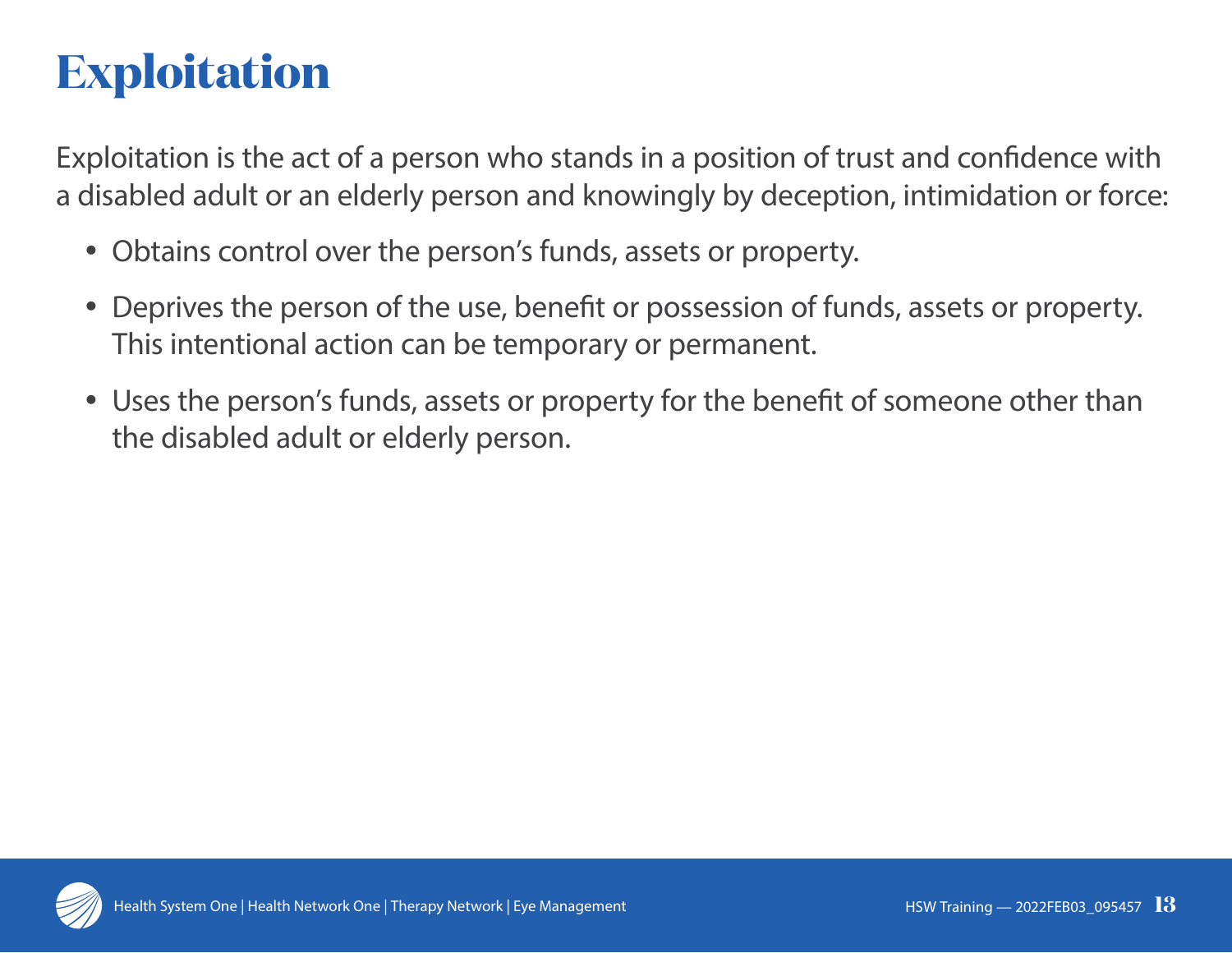# **Types of Exploitation**

### **Exploitation of customer**

• The illegal use of assets or resources of an adult with disabilities. It includes, but is not limited to, misappropriation of assets or resources of the alleged victim by undue influence, by breach of fiduciary relationship, by fraud, deception, extortion or in a manner contrary to law.

#### **Financial exploitation**

• The misuse or withholding of an older person's resources by another person to the disadvantage of the older person or the profit or advantage of a person other than the older person.

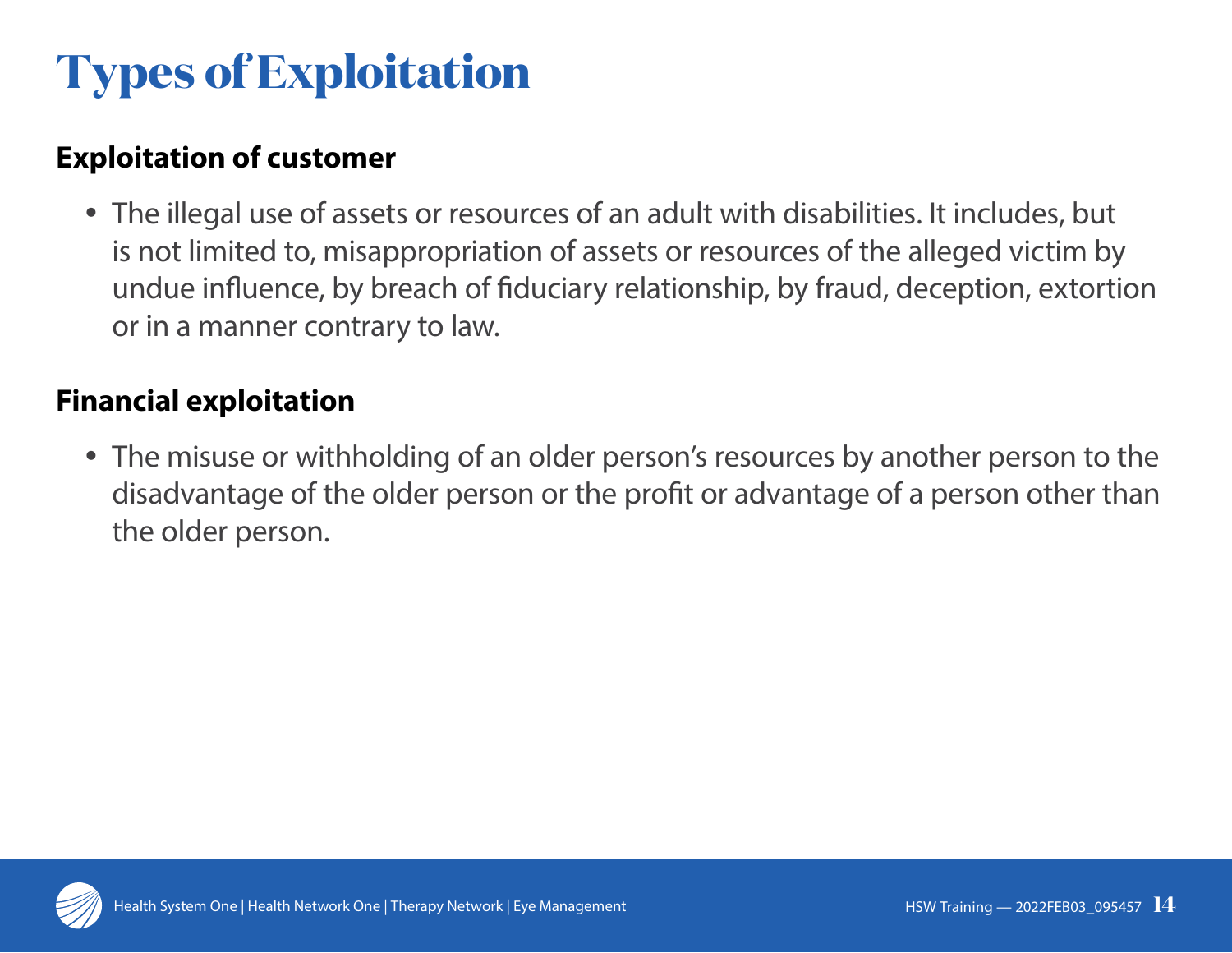## **Indicators of Exploitation**

- Visitors ask the member to sign documents the member does not understand.
- Unpaid bills, Despite adequate financial resources, bills remain unpaid by the caregiver or other party.
- Lack of affordable amenities for the member, such as personal grooming items or appropriate clothing.
- New "best friends" who take an interest in the member's finances.
- Legal documents, such as powers of attorney, which the member did not understand at the time he/she signed them.

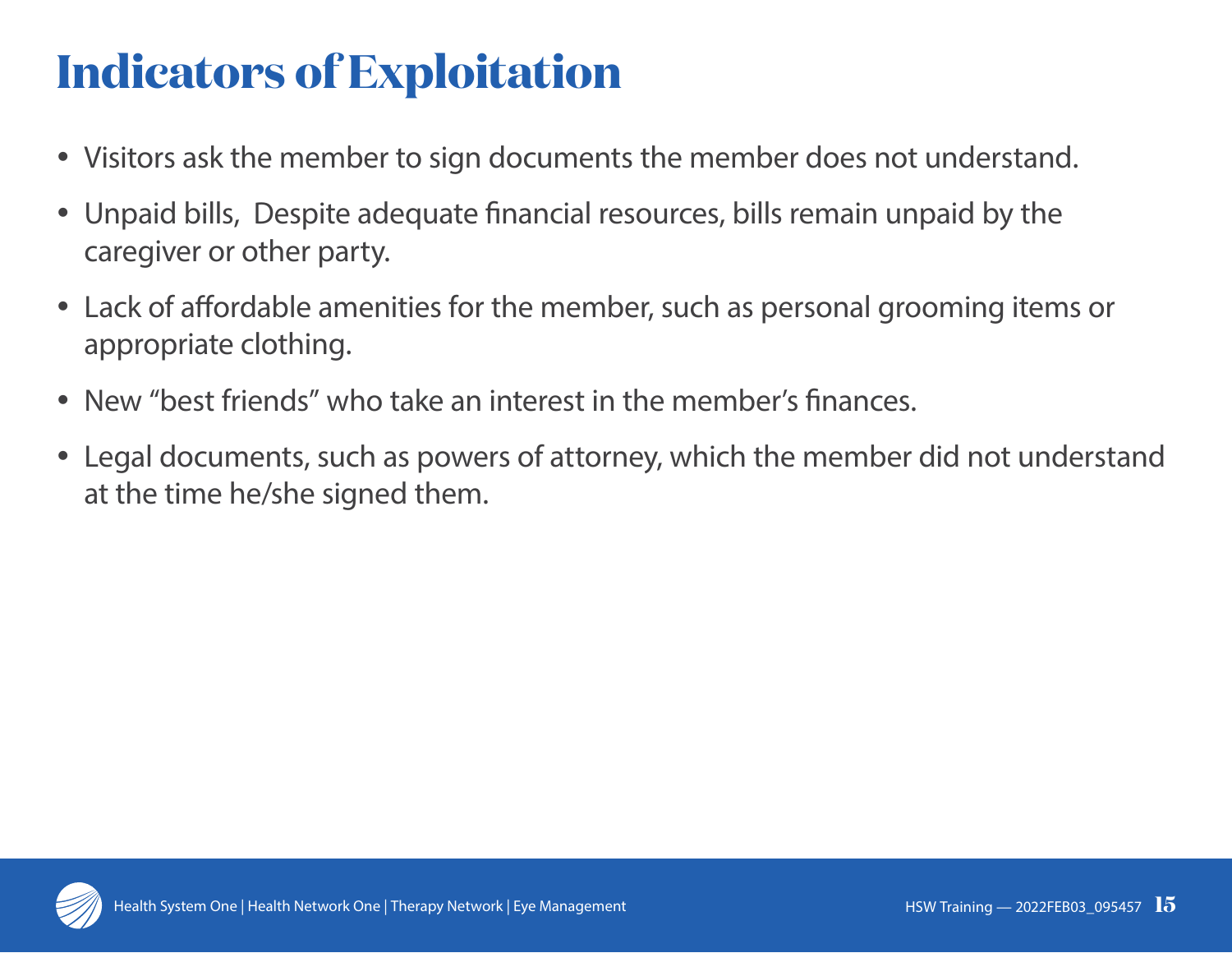## **Indicators of Exploitation (cont.)**

- Unusual activity in the member's bank accounts. Includes large, unexplained withdrawals, frequent transfers between accounts or other activity that the member cannot explain.
- Caregiver expresses excessive interest in the amount of money being spent on the member.
- Belongings or property are missing.
- Suspicious signatures on checks or other documents. Includes signatures not matching the member's. Includes signatures and other writing by a member who cannot write.
- Absence of documentation about financial arrangements.

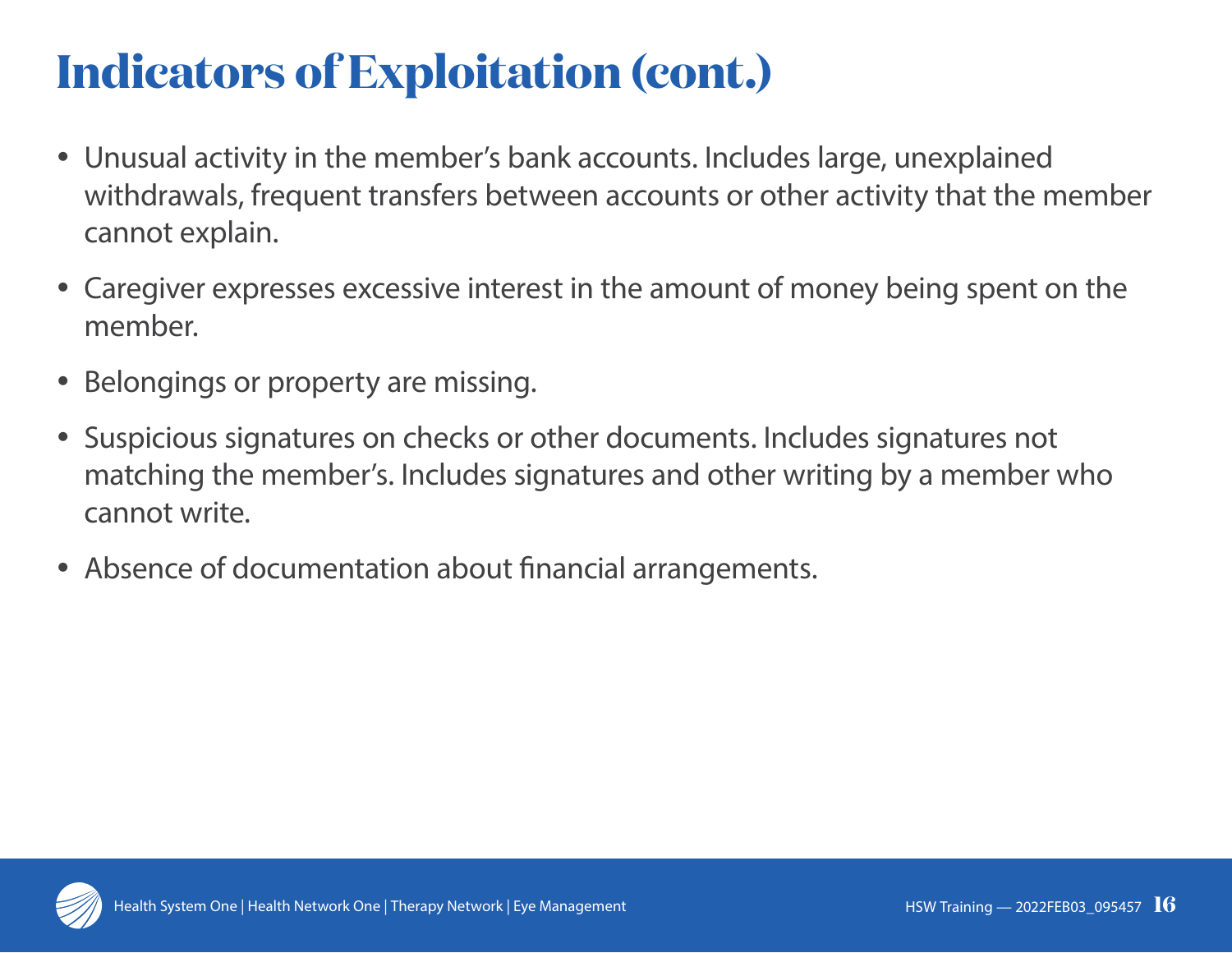## **Indicators of Exploitation (cont.)**

- Implausible explanations about the member's finances are given by the member or the caregiver.
- Member is unaware of or does not understand financial arrangements that have been made for him/her.

#### **Family and caregivers:**

- Do not provide an opportunity for the member to speak for himself/herself.
- See others who could impact a member's situation without the presence of the member.
- Have an attitude of indifference or anger toward the member.
- Blame the member for the member's condition. For example, accusation that incontinence is a deliberate act.
- Show aggressive behavior toward the member, Threaten, Insult, or Harass

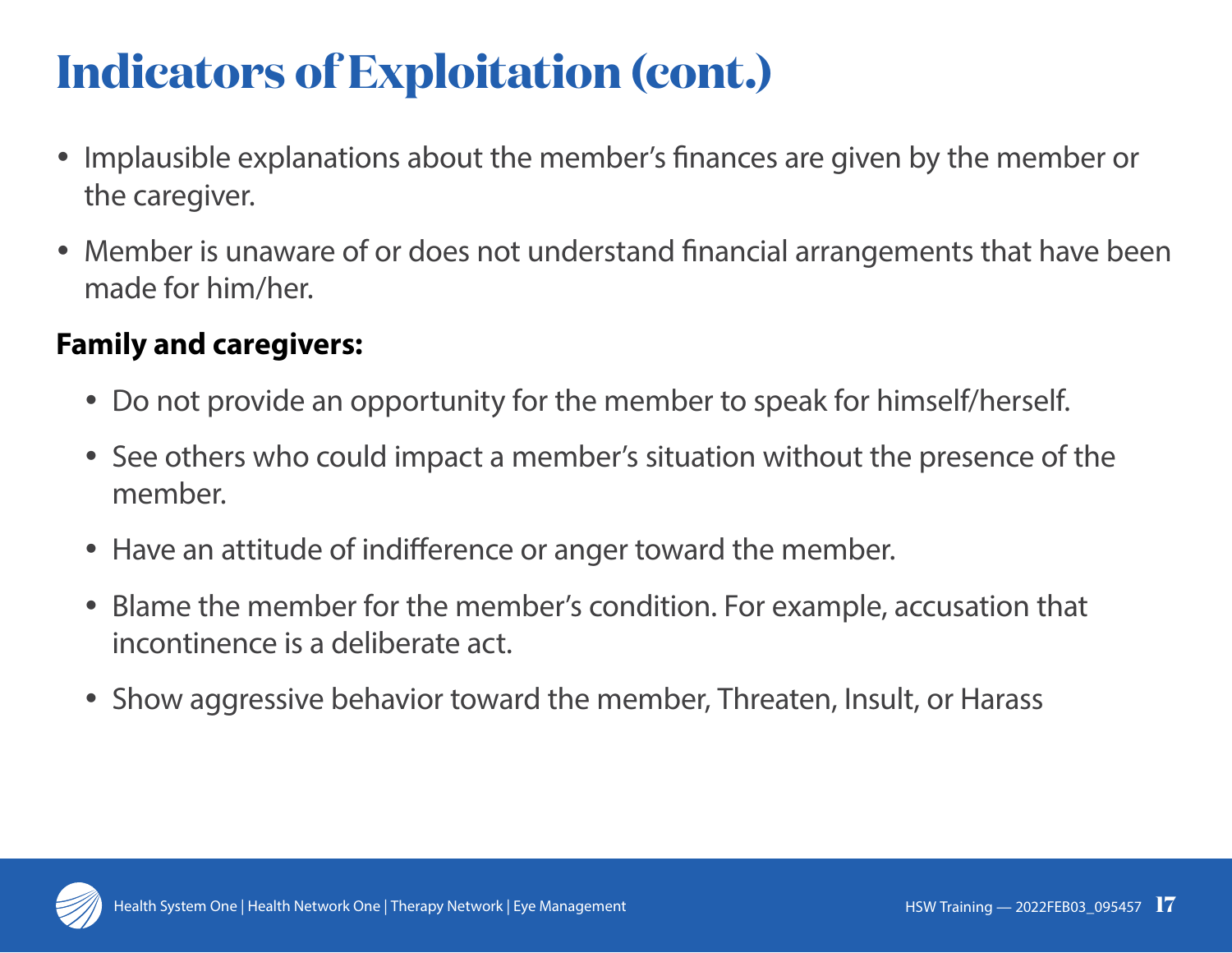## **Abandonment**

Abandonment is defined as the desertion of a person by an individual who has assumed responsibility for providing care or has custody.

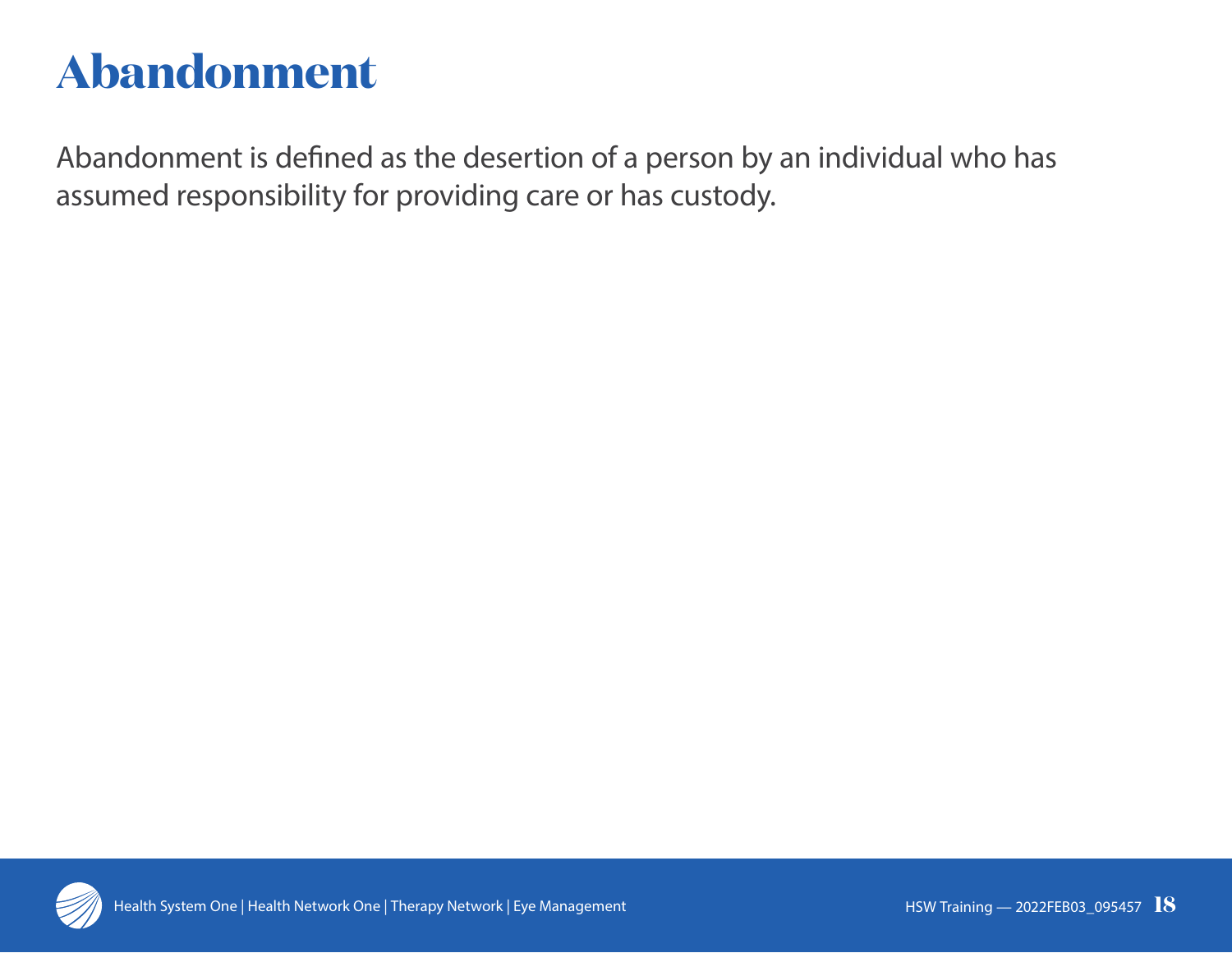# **Signs and Symptoms of Abandonment**

- The desertion of a person in a hospital, nursing facility or other similar institution
- The desertion of a person at a shopping center or other public location
- Report of being abandoned

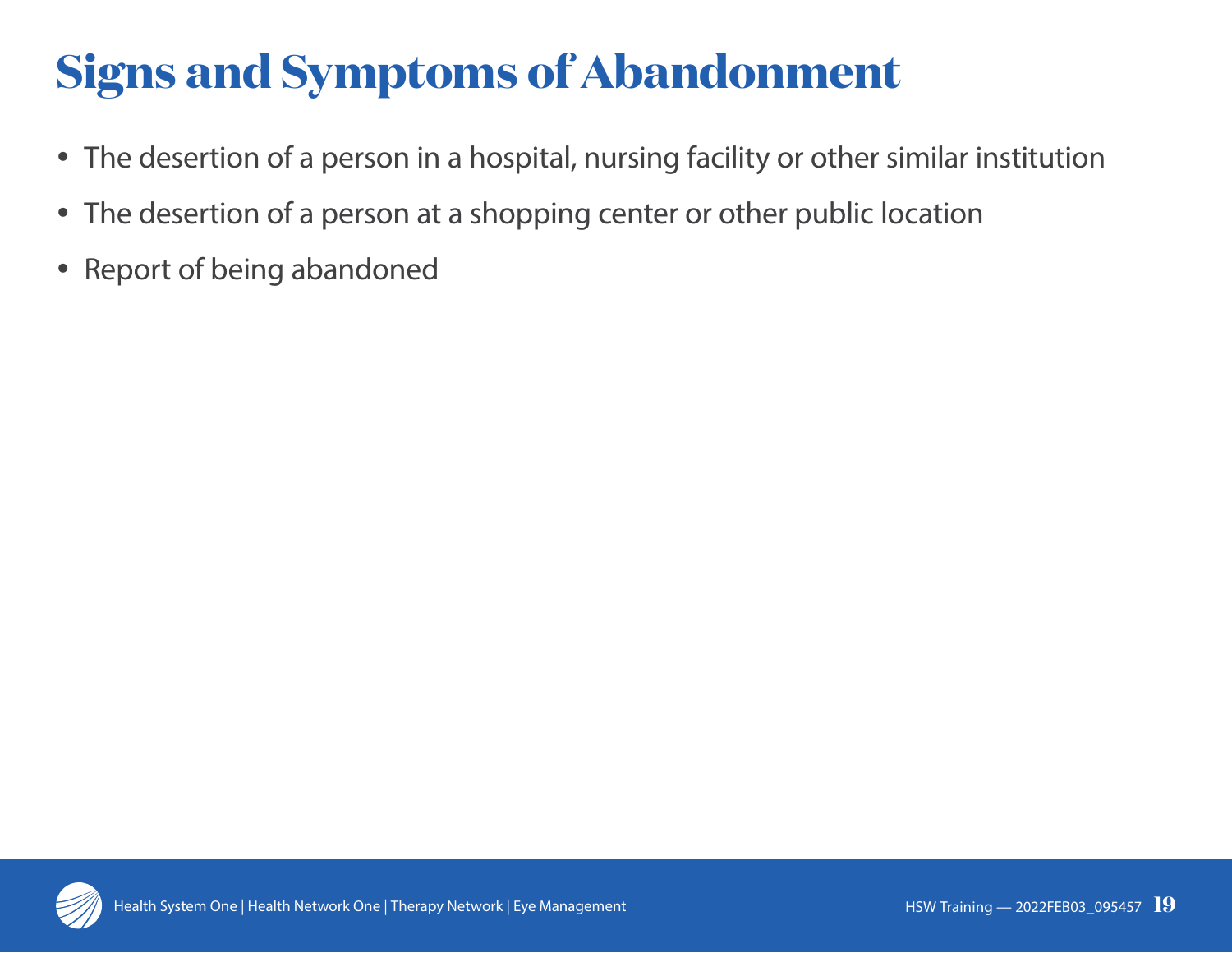### **Increased Risk Factors or Traits of Abuse**

Likelihood of abuse, neglect or exploitation occurring increases for members in the presence of one or more risk factors. These include:

- Dependency on others for personal care.
- Dependency on others for financial management.
- Isolation from information about own rights and health.
- Diminished mental capacity.
- Serious health problems.
- Taking medications that affect cognitive status.
- Depression, anxiety or fearfulness.
- Recent losses, including the loss of a spouse, home or friend.

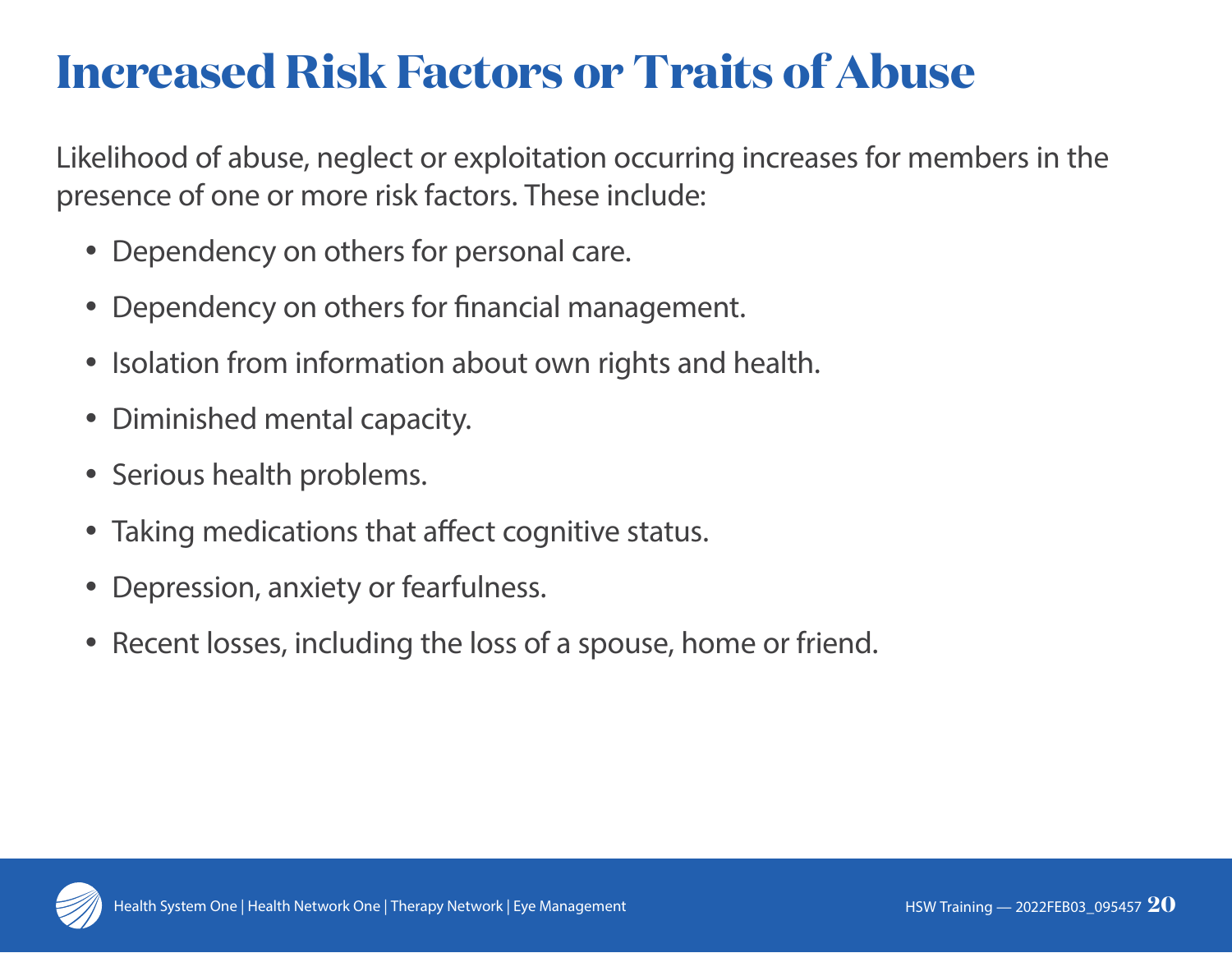### **Increased Risk Factors or Traits of Abuse (cont.)**

Problems and contributing factors exhibited by caregivers who are at risk to abuse, neglect or exploit include:

- Alcoholism
- Mental illness
- Stress
- Chronic fatigue
- Frequent medical consultation
- History of marital violence and/or child abuse
- Previous relationship difficulties
- Conflicting demands of other family members
- Problems with housing, finances and/or employment
- Lack of support; lack of respite

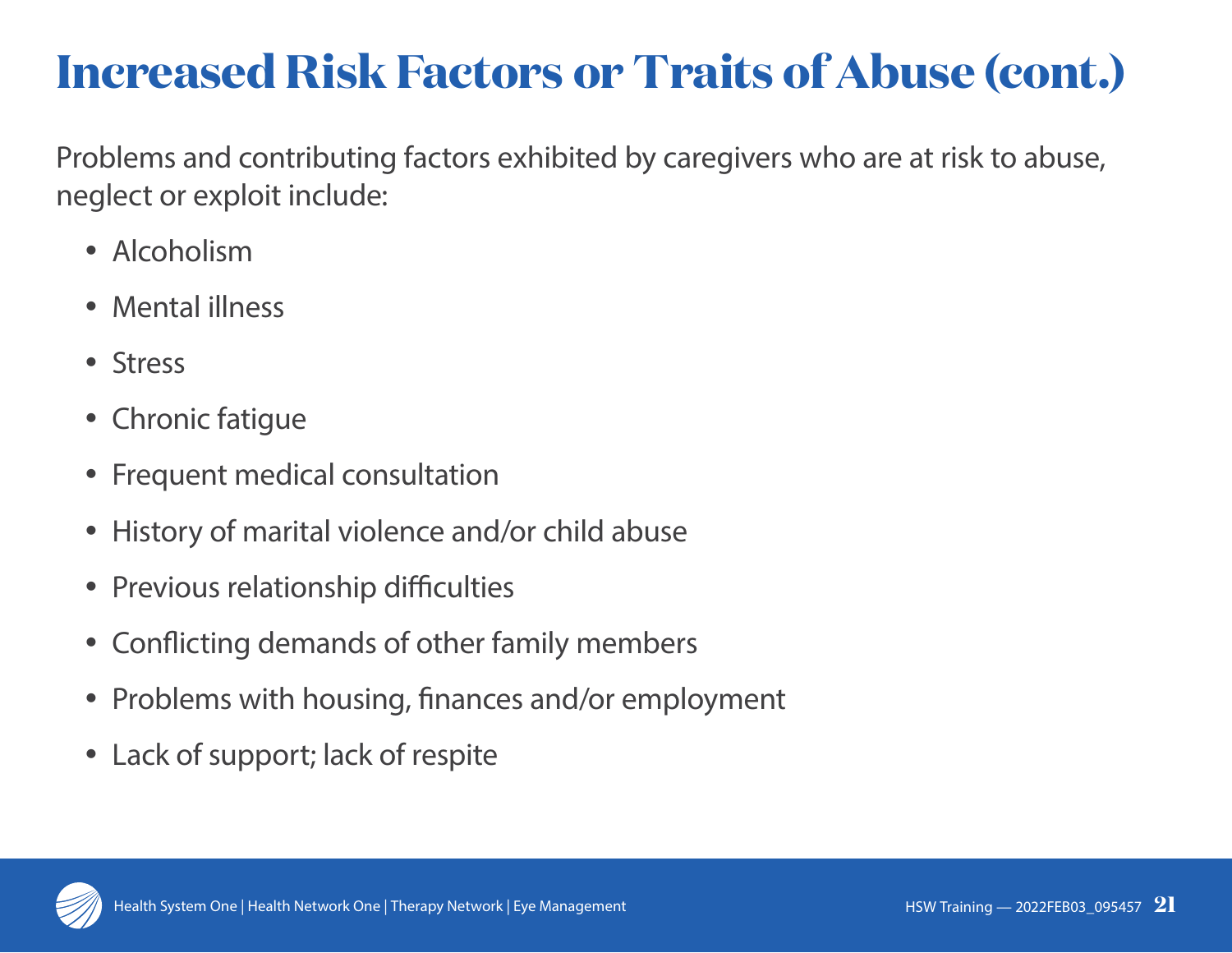### **Increased Risk Factors or Traits of Abuse (cont.)**

- The presence of a single risk factor or caregiver contributing factor does not by itself indicate that abuse or neglect is occurring or is likely to occur. It may, however, indicate the need for measures to be taken to reduce the potential for abuse or neglect in the future.
- Plan care managers, providers (including participant direct employees) and other staff having contact with members or caregivers should be trained to recognize the risk factors for abuse and neglect, including how and when to contact Adult Protective Services.

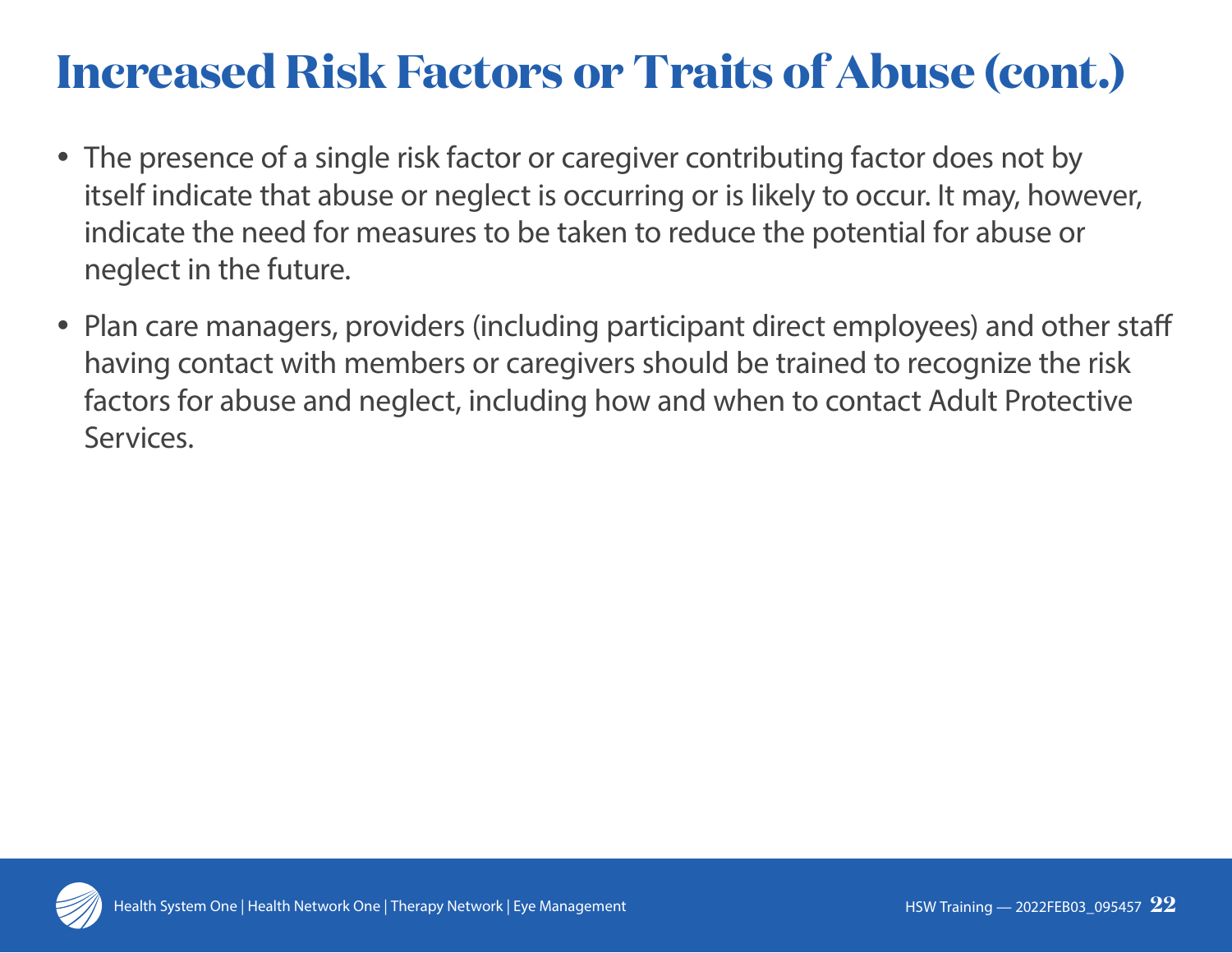## **Human Sex Trafficking**

The recruitment, harboring, transportation, provision or obtaining of a person for a commercial sex act in which a commercial sex act is induced by force, fraud or coercion, or in which the person induced to perform such an act has not attained 18 years of age.

#### **Physical Signs of Adult Sex Trafficking:**

- Multiple or recurrent STIs
- Abnormally high number of sexual partners
- Trauma to vagina and/or rectum
- Signs of physical trauma
- Somatization symptoms (recurring headaches, abdominal pain, etc.)
- Suspicious tattoos or branding

### **Behavioral Signs of Adult Sex Trafficking:**

- Depressed mood/flat affect
- Anxiety/hypervigilance/panic attacks
- Affect dysregulation/irritability
- Frequent emergency care visits
- Unexplained/conflicting stories
- Using language from "the life"
- Signs of drug or alcohol abuse

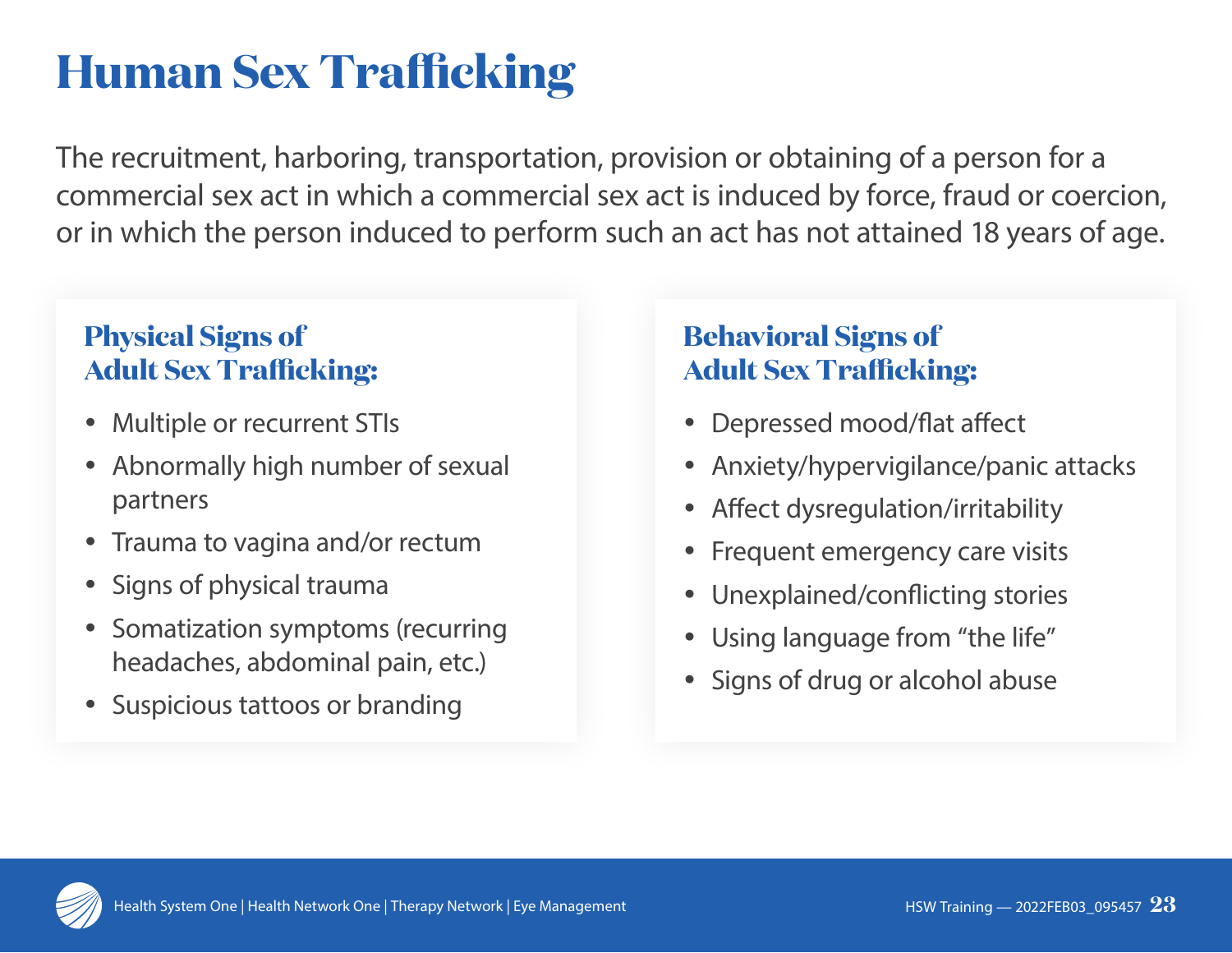## **Labor Trafficking**

The recruitment, harboring, transportation, provision or obtaining of a person for labor or services through the use of force, fraud or coercion for the purpose of subjection to involuntary servitude, peonage, debt bondage or slavery.

#### **Physical Signs of Labor Trafficking:**

- Malnutrition/dehydration
- Lack of routine screening and preventive care
- Poor dental hygiene
- Untreated skin infections/ inflammations
- Injuries or illness from exposure to harmful chemicals/unsafe water
- Ophthalmology issues or vision complaints
- Somatization

#### **Behavioral Signs of Labor Trafficking:**

- Anxiety/panic attacks (for example, shortness of breath, chest pain)
- Unexplained/conflicting stories
- Overly vigilant or paranoid behavior
- Inability/aversion to make decisions independent of employer
- Inability/aversion to speak with out an interpreter
- Affect dysregulation/irritability

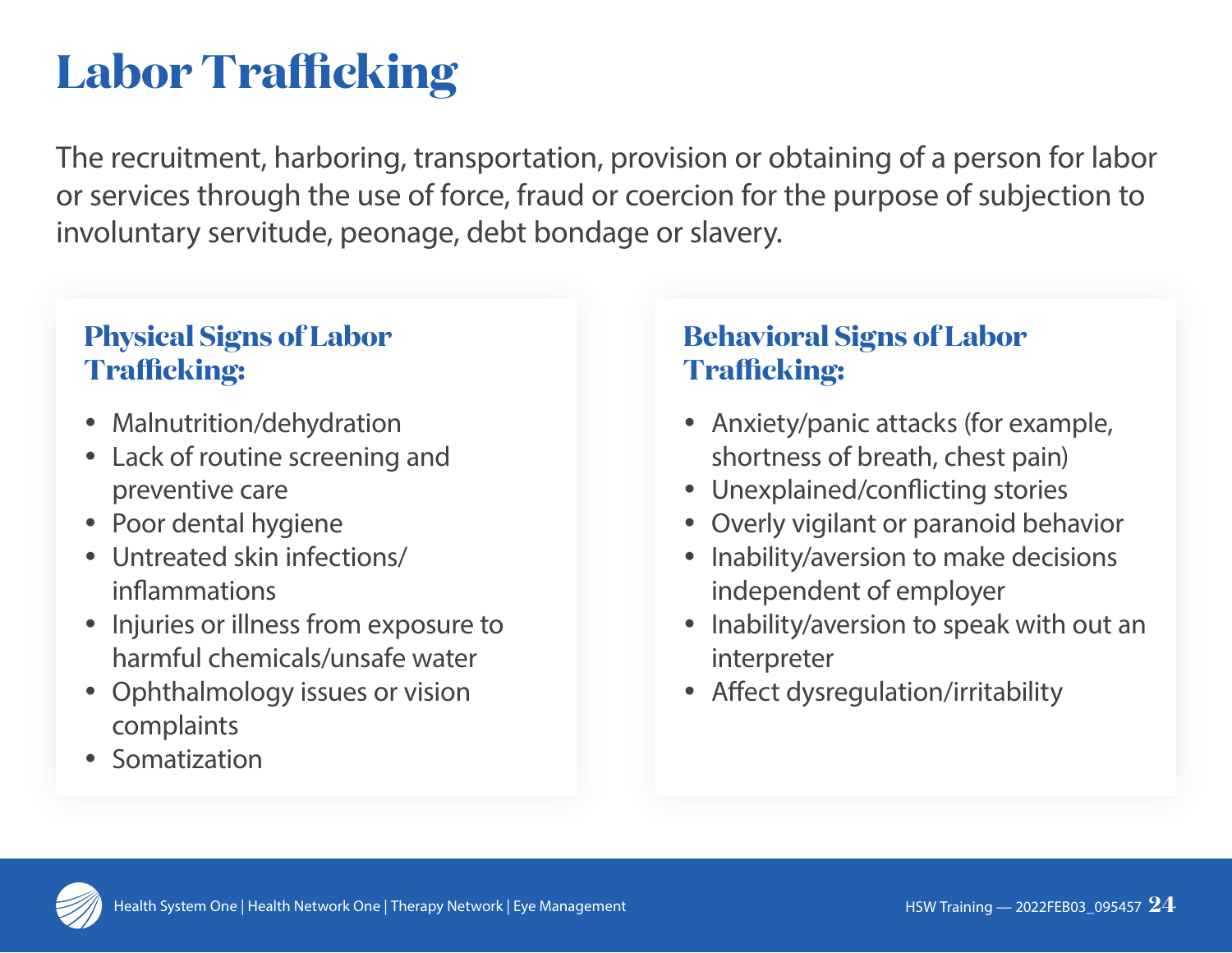# **Reporting Human Trafficking**

Mandated reporting warranted or the **patient wishes** to report

y Report to designated contacts and/or contact the NHTRC Hotline: **1-888-373-7888**

Reporting not warranted and the patient **does not wish** to report

y Provide referrals and contact the NHTRC Hotline **1-888-373-7888**

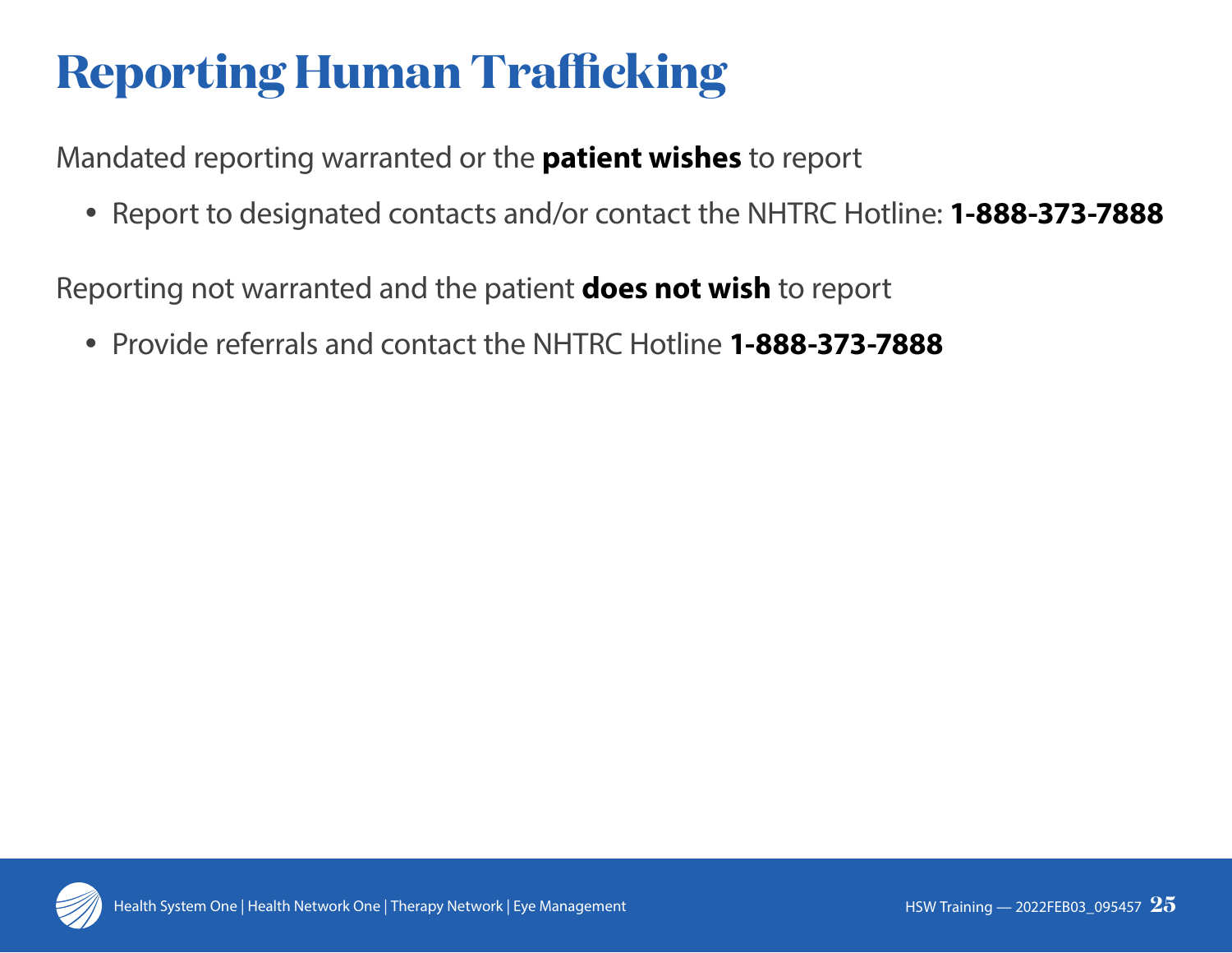## **Prevention Steps**

- When a provider suspects there is a risk of abuse, neglect or exploitation, he/she should work with the Health Plan
- The health plan determines if a member is at-risk for abuse or neglect, if the patient does not display signs or symptoms, the health plan will include in the plan-of-care specific interventions to reduce the member's risk.

#### **Interventions may be tailored to the member's particular risk factor(s) and may include, one or more of the following:**

- Increased frequency of care coordination face-to-face visits to monitor for potential abuse, neglect or exploitation.
- Education of the member on the types, risks factors, associated traits and symptoms of abuse, neglect and exploitation, as well as options for reporting abuse and neglect, including through the care manager or through support agencies, such as Adult Protective Services.

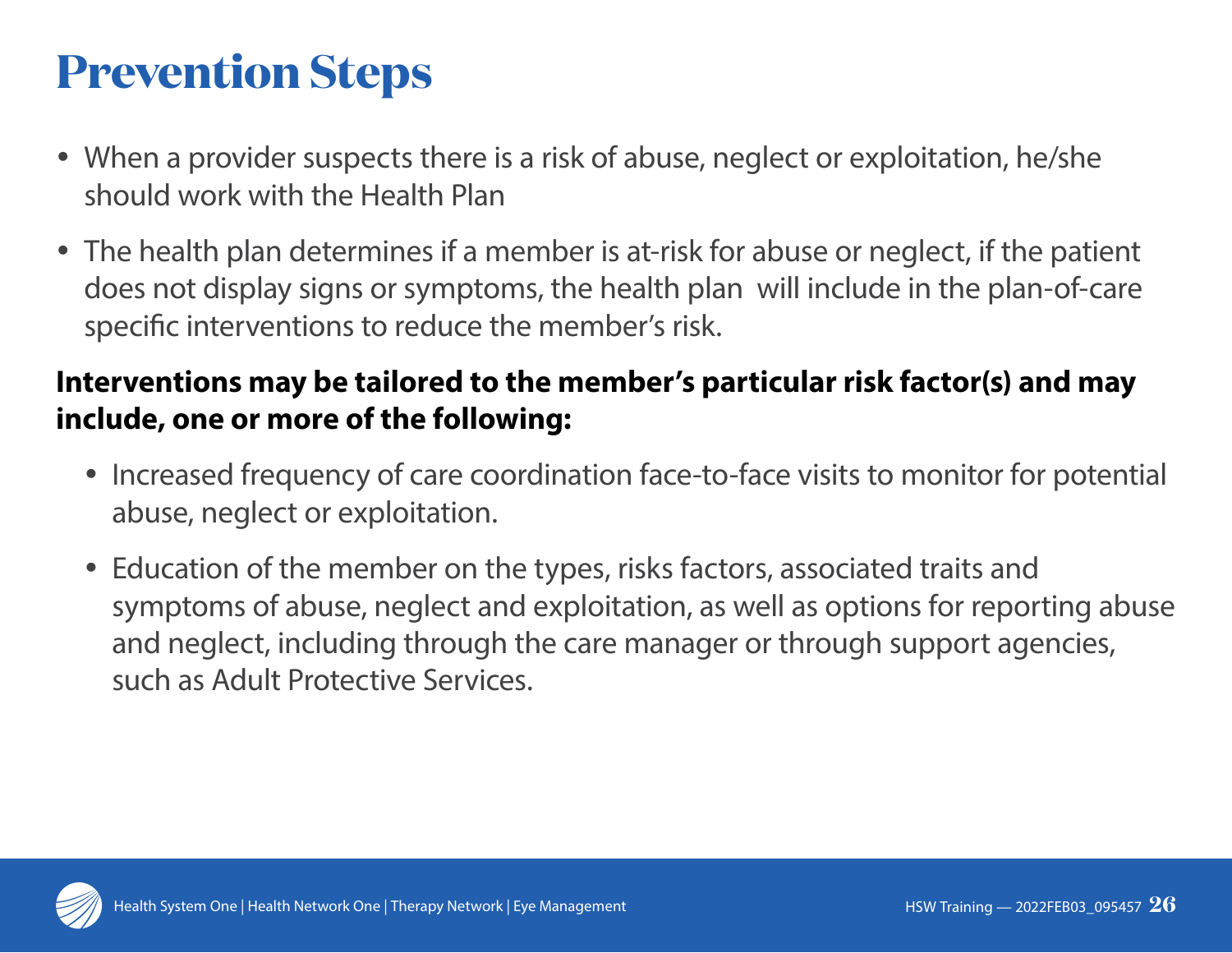## **Prevention Steps (cont.)**

- Alert the member's providers, including home and community-based services providers, of the need for heightened vigilance and surveillance, and review of the procedures for notifying the care manager of suspected abuse or neglect.
- Seek arrangements for respite for unpaid caregivers, to be provided for in the plan-ofcare.
- Increase informal social support for member through use of community activities or resources, e.g., senior centers, support group or worship attendance.
- Refer member, family or caregiver to mental health/substance abuse treatment.
- Refer member to social service agency if family resources are severely limited.

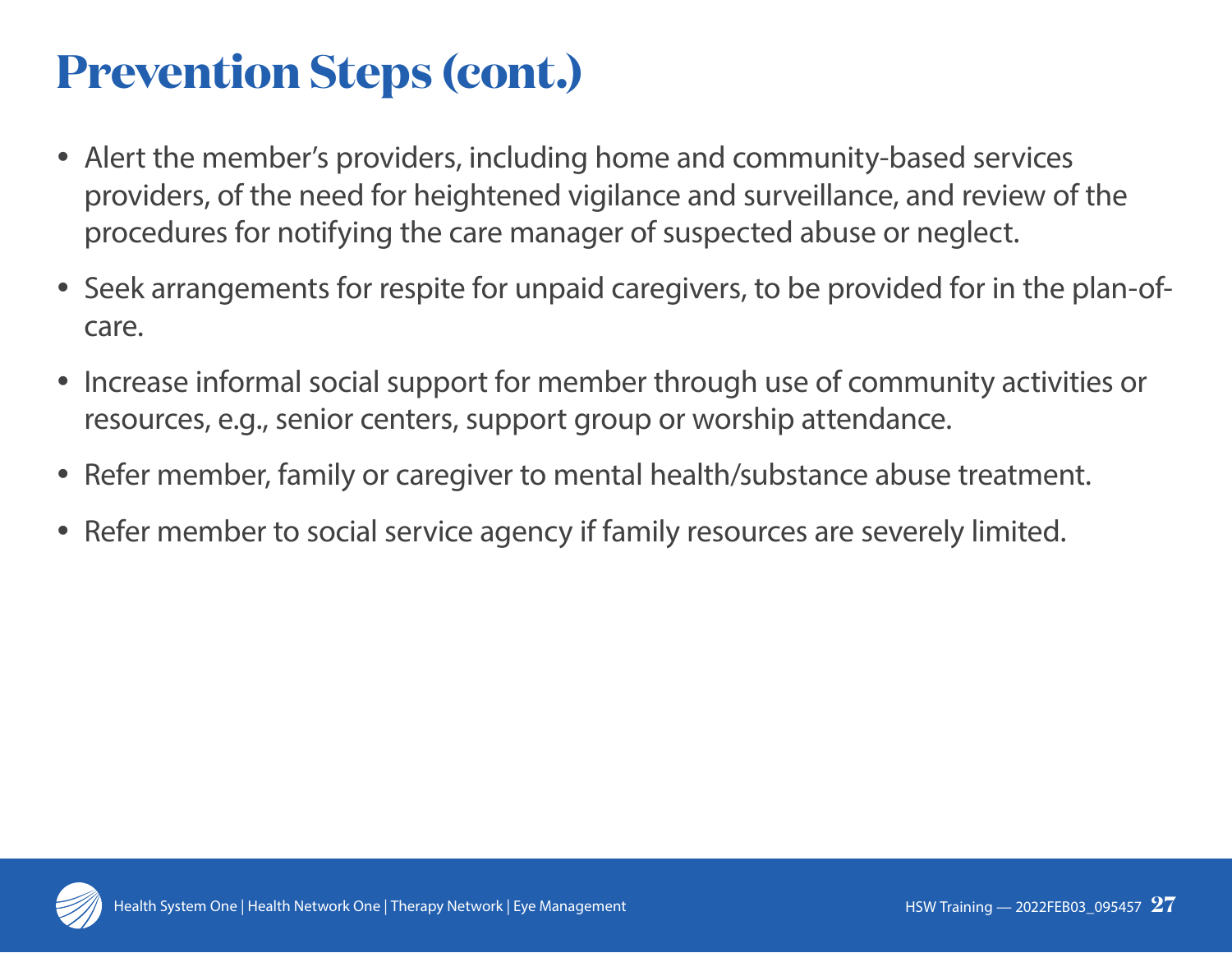### **When identifying abuse situations, utilize these handle with care measures:**

#### **Recognize risk factors of abuse, neglect and exploitation**

- Potential risk
- Signs and symptoms

#### **Assess each situation**

- Presence of possible problems or factors that might contribute to tendencies.
- Observation and inquiry (subject to privacy rights and level of cooperation).

#### **Prevention**

- If risk is determined, include specific plan-of-care interventions to reduce risk.
- Intervention
- Reporting

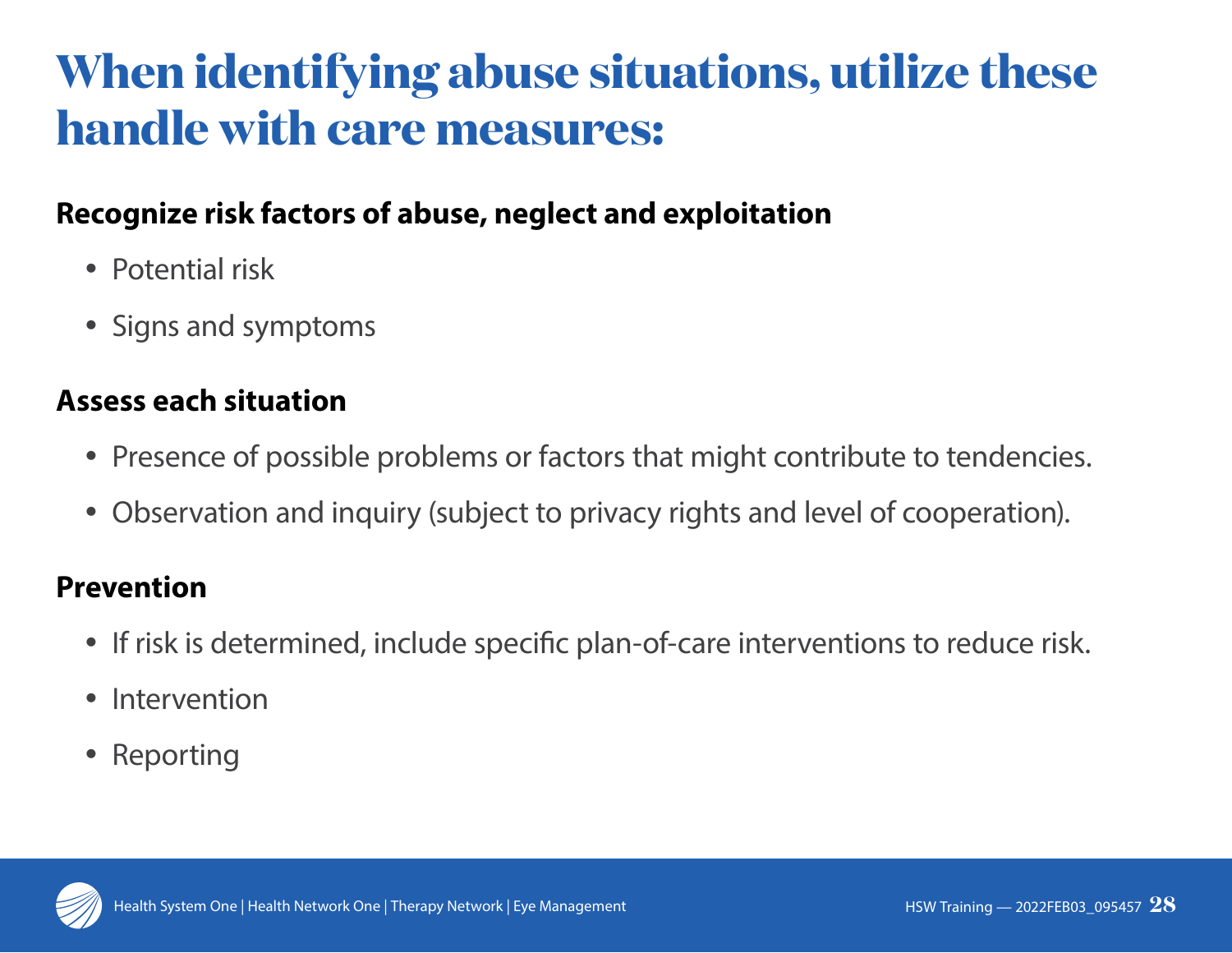## **Report of Abuse, Neglect or Exploitation**

Although the law requires all persons to report suspected abuse, neglect and/or exploitation, certain professionals have a specific responsibility to report. These include, but are not limited to:

- Physicians, osteopaths, medical examiners, chiropractors, nurses or hospital personnel engaged in the admission, examination or care and treatment of elderly or disabled adults.
- Health and mental health professionals not listed above.
- Nursing home staff, adult-living facility staff, adult day-care-center staff, social worker, or other professional adult-care, residential or institutional staff.
- State, county or municipal criminal justice employees or law enforcement officers.
- Human Rights Advocacy Committee (HRAC) and Long-Term-Care Ombudsman Council (LTCOC) members.
- Banks, savings and loan or credit union officers, trustees or employees.

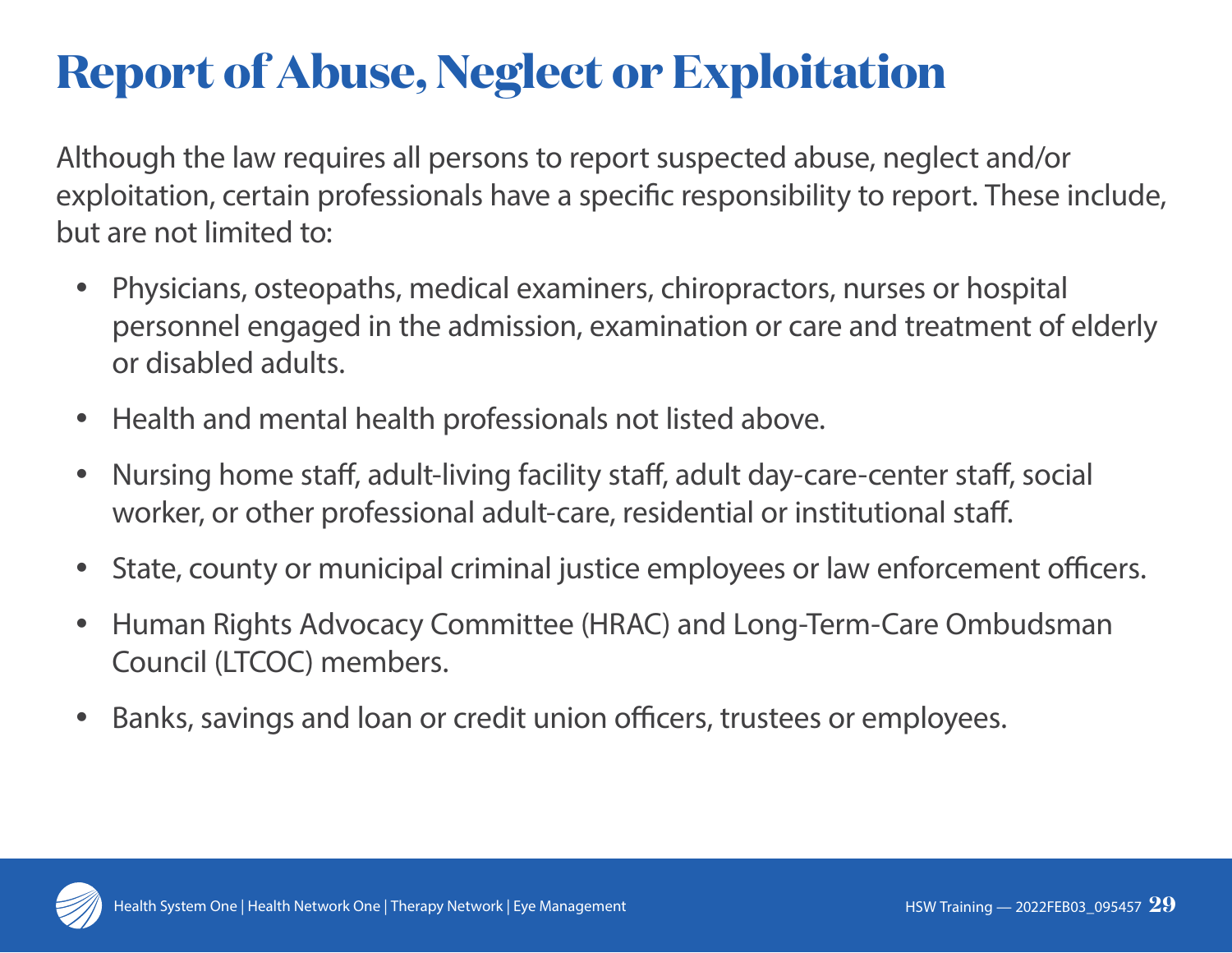### **Mandated Reporter**

A mandated reporter is an individual who is required by law to report situations immediately in which he/she suspects an adult may have been abused, neglected or exploited or is at risk of being abused, neglected or exploited.

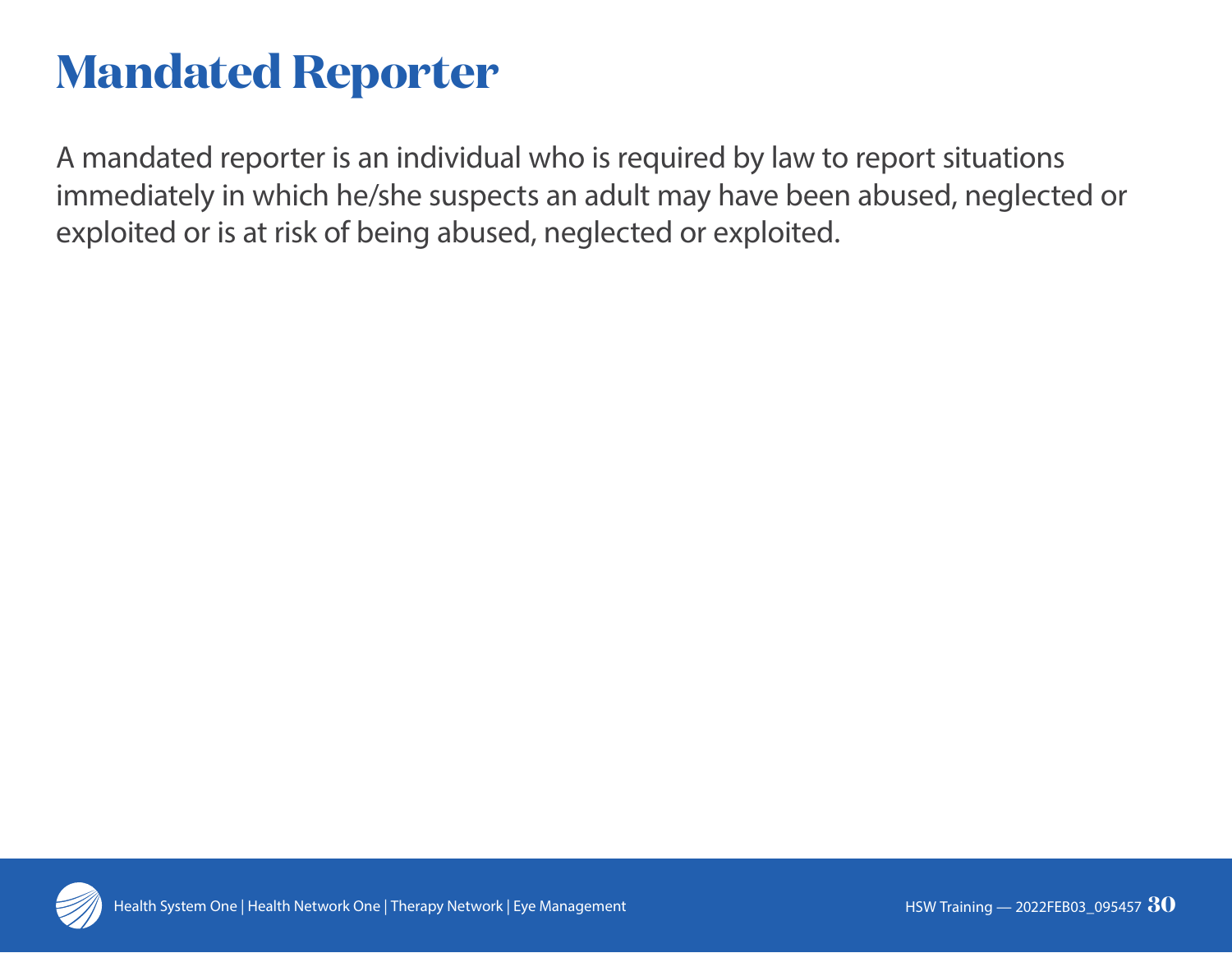# **Rights of Mandated Reporters**

Most states allow for:

- Immunity from civil and criminal liability unless the report was made in bad faith or with malicious intent.
- Identity protection; your consent must be given to reveal your identify.
- The court may order the identity of the reporter revealed. The court can then release confidential information without penalty.

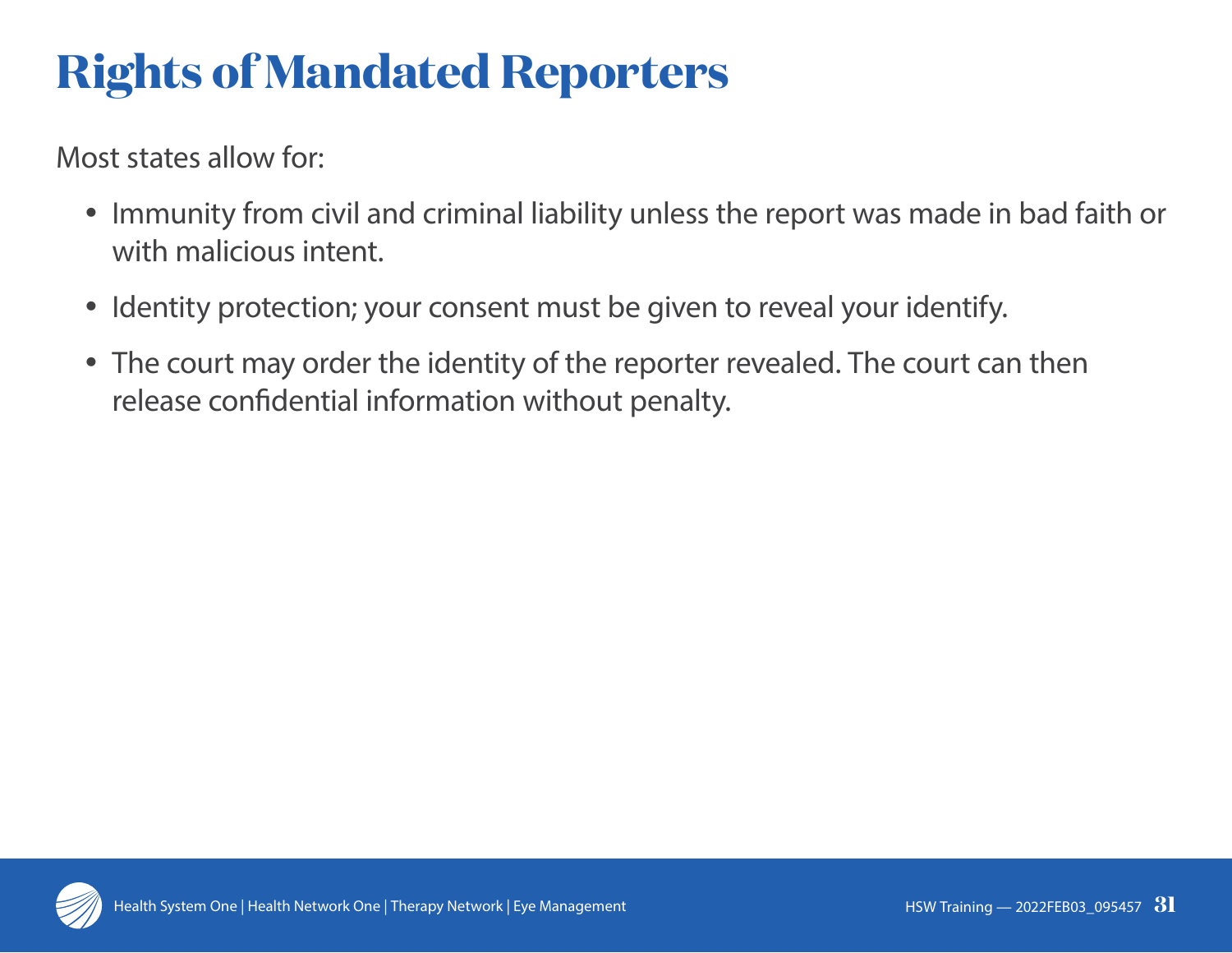## **General Reporting Requirements (states may differ)**

- Can you identify the person being abused? If known, provide address and/or location.
- What is the approximate age of the adult?
- Does an emergency exist?
- Can you describe the circumstances of the alleged abuse, neglect or exploitation?
- What are the names and relationships of other members of the adult household, if applicable?
- Is the adult incapacitated?
- Do you know the name and address of the caregiver if applicable?
- Do you know the name and relationship of the alleged perpetrators?
- Are there other people who may have knowledge of the adult?
- Do you know the name of the adult's physicians?
- What is your name, address, phone number? (You can report anonymously.)

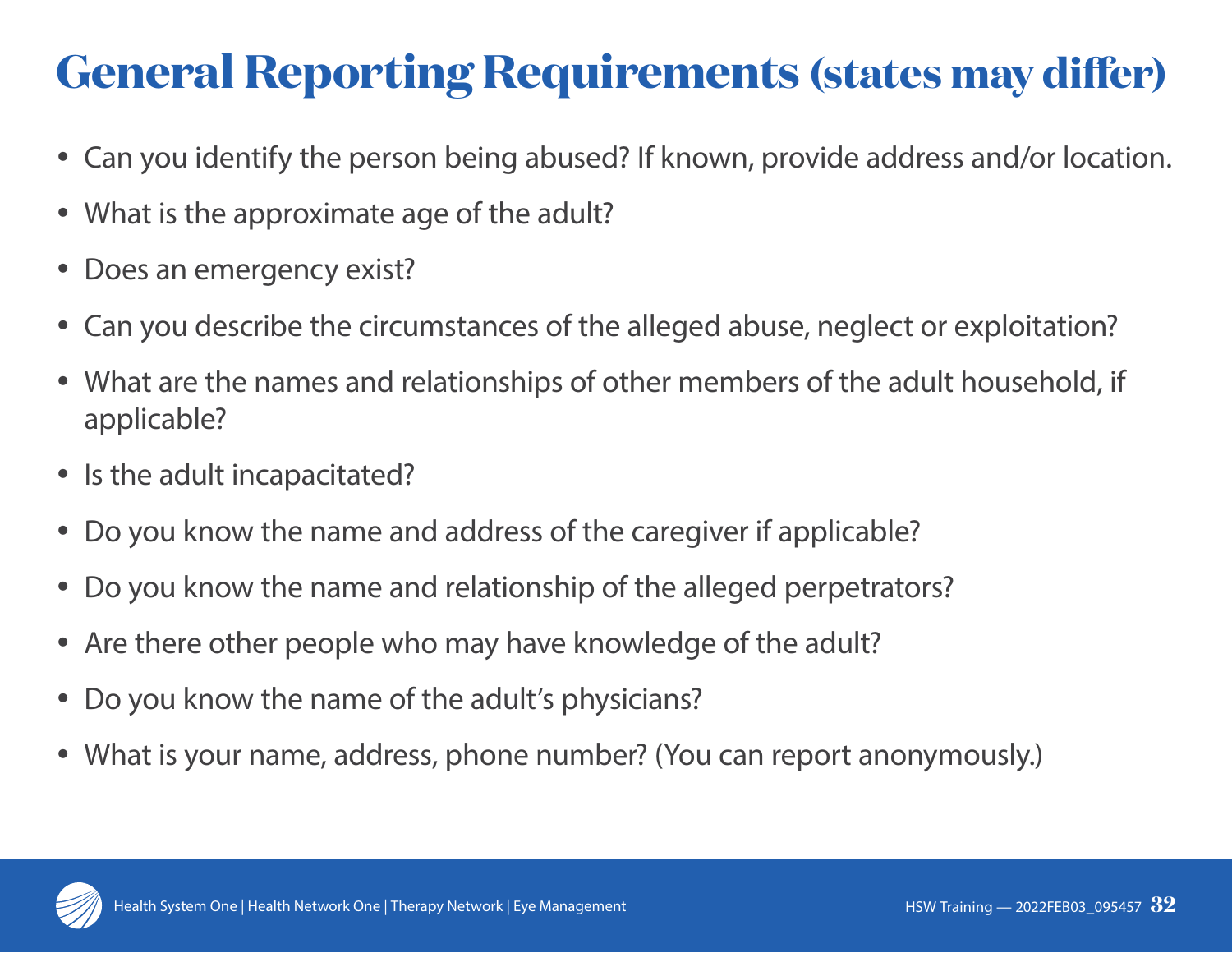### **Important Reporting Processes**

- Provider must report any suspected abuse, neglect or exploitation to the appropriate state agency. Provider must also report suspected abuse, neglect or exploitation to the Health Plan.
- The Health Plan will also report the suspected abuse, neglect or exploitation to the appropriate state agency.

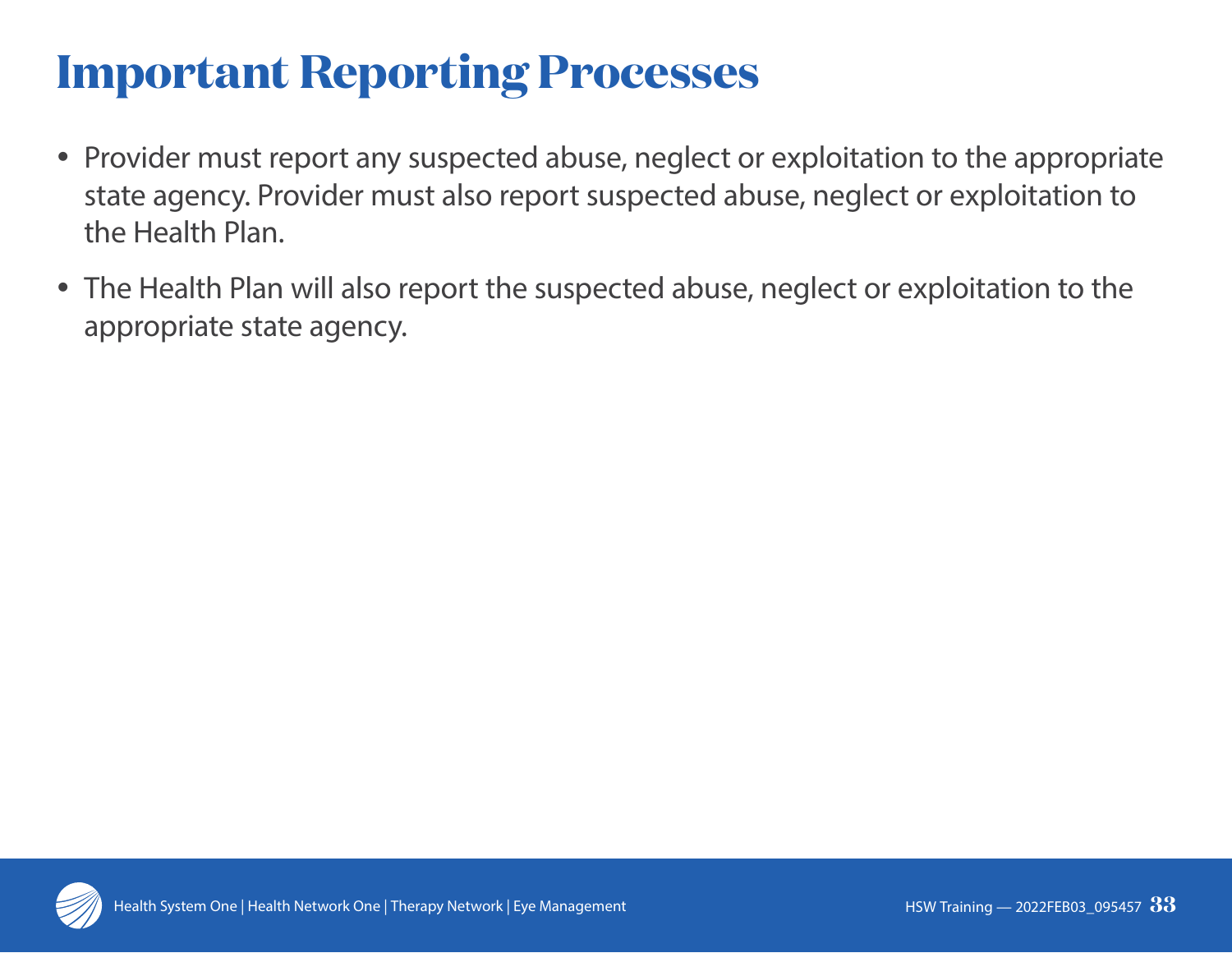# **Reporting Requirements Florida**

- Briefly consult on the appropriateness of a referral.
- If the member is in immediate danger, **dial 911** or local police.
- y Immediately contact the appropriate agency: Telephone: **1-800-96-ABUSE** (1-800-962-2873), Press 2 to report suspected abuse, neglect or exploitation of the elderly or a vulnerable adult. Florida Abuse Hotline toll-free number is available 24/7.
- TTY (Telephone Device for the Deaf): 1-800-453-5145
- **Fax** a detailed written report with your name and contact telephone to: 1-800-914-0004
- y Website: **https://reportabuse.dcf.state.fl.us**